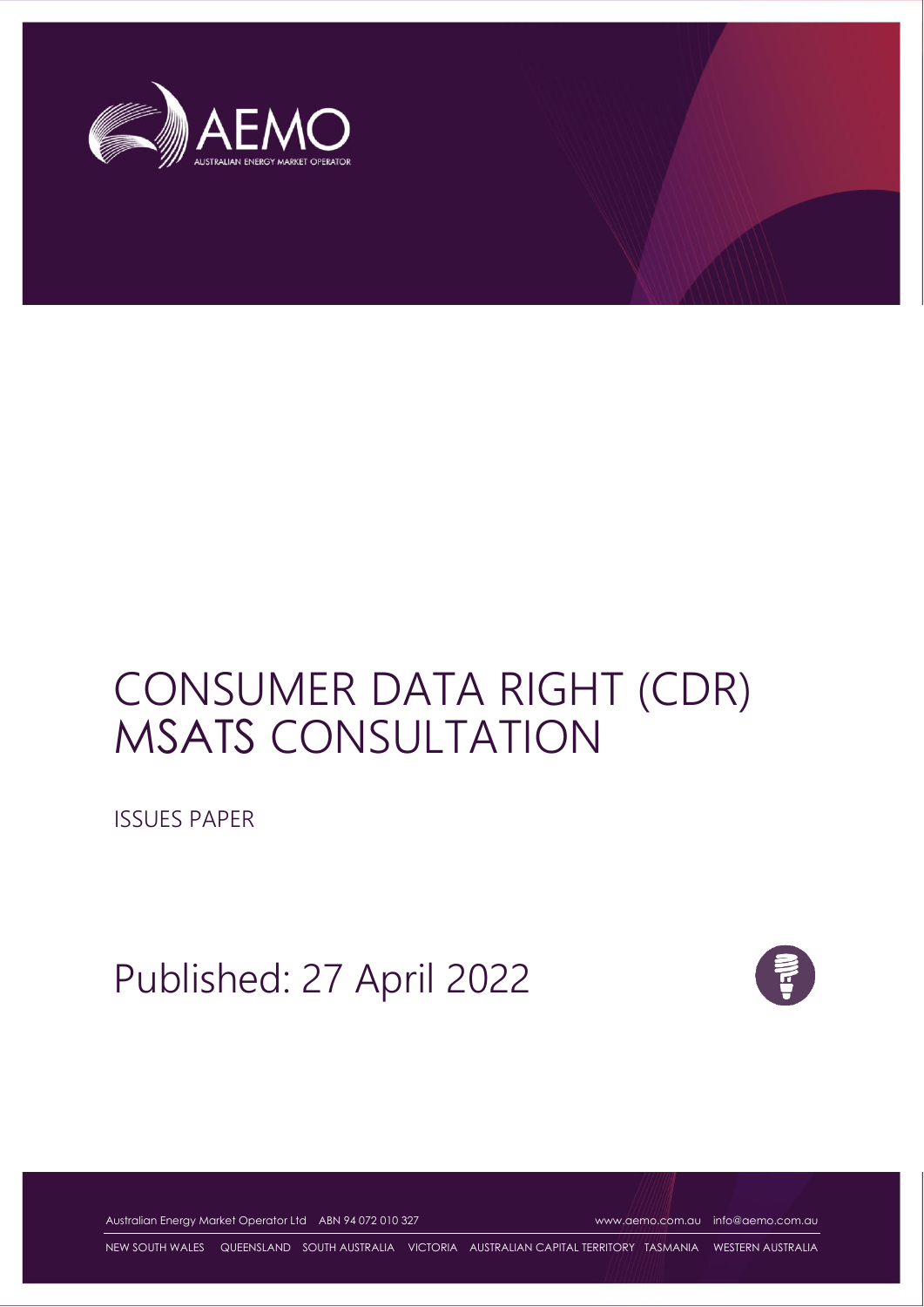



© 2022 Australian Energy Market Operator Limited. The material in this publication may be used in accordance with the [copyright permissions on AEMO's website](http://aemo.com.au/Privacy_and_Legal_Notices/Copyright_Permissions_Notice).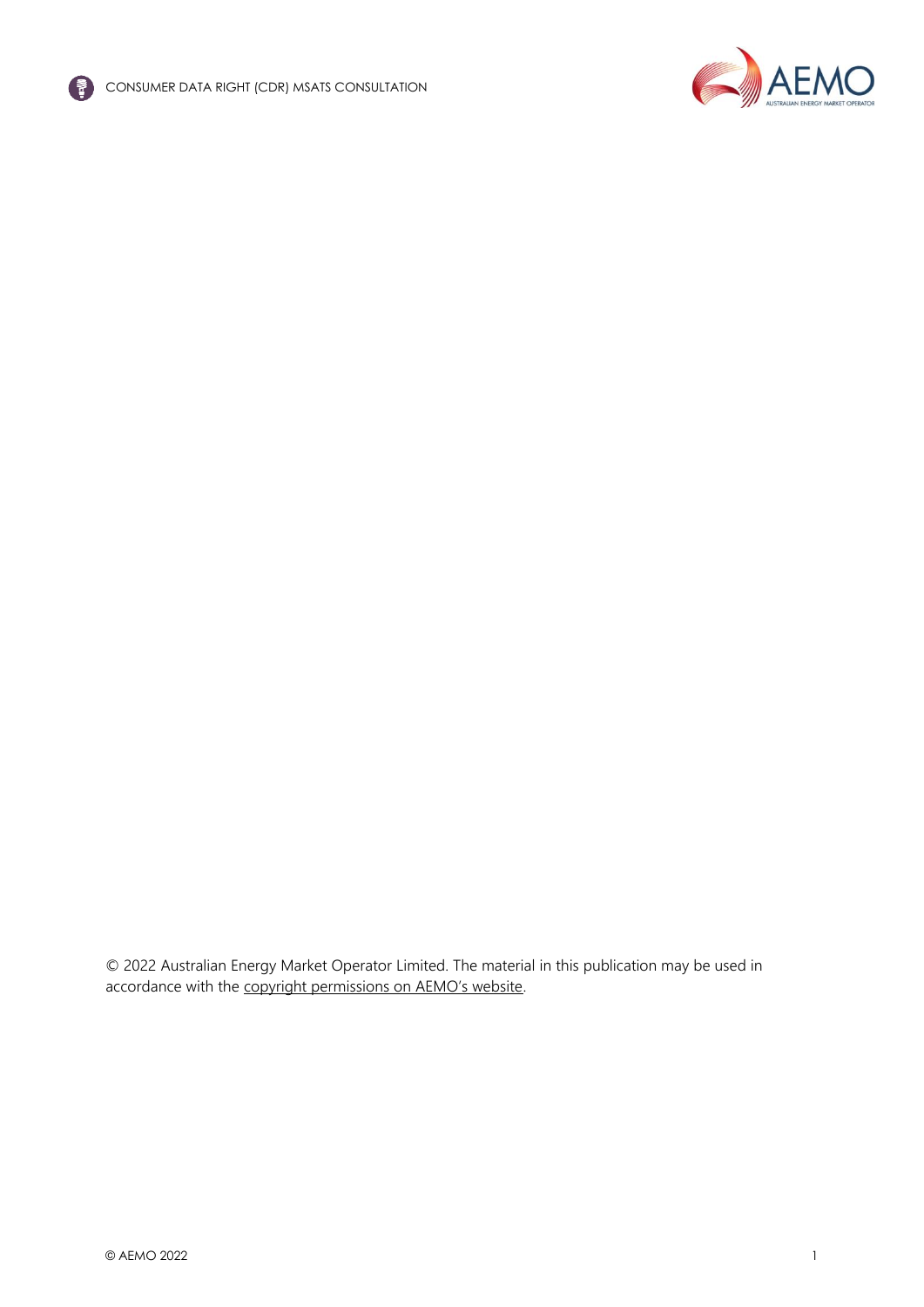

## <span id="page-2-0"></span>EXECUTIVE SUMMARY

The publication of this Issues Paper commences the first stage of the Rules consultation process conducted by AEMO (Consultation) to consider proposed solutions and amendments under the National Electricity Rules (NER) in respect of the Consumer Data Right (CDR).

AEMO has prepared this Issues Paper to facilitate informed debate and feedback by industry regarding a number of proposals on the most efficient way to meet AEMO's CDR obligations and other matters (Proposals).

In summary, the key Proposals involve the following changes (Changes):

- CDR
	- o The addition of a "Last Consumer Change Date" field into MSATs.
	- o Changes to CR5054 and CR5055 Change NMI Details transactions to allow the current FRMP to explicitly maintain the "Last Consumer Change Date" field.
- Other matters
	- o Various minor changes to the:
		- **■** Standing Data for MSATS document.
		- **■** MSATS Procedures Consumer Administration and Transfer Solution (CATS) Procedure Principles and Obligations (MSATS Procedures – CATS).
		- **MSATS Procedures Procedure for the Management of Wholesale Interconnector,** Generator and Sample (WIGS) NMIs (MSATS Procedures – WIGS).

Specifically, the Proposals involve the Changes to the following documents (Procedures).

| Summary<br>of Change<br>Proposals<br>Procedure                       | Type of<br>Change | Proposed Effective<br>Date | Change Proposal                                                                          |
|----------------------------------------------------------------------|-------------------|----------------------------|------------------------------------------------------------------------------------------|
| Standing<br>Data for<br><b>MSATS</b><br>document<br>v5.31            | Amendment         | 7 November 2022            | <b>Minor Amendments</b>                                                                  |
| Standing<br>Data for<br><b>MSATS</b><br>document<br>v <sub>5.4</sub> | Amendment         | 30 May 2023*               | Consumer Data Rights (CDR)                                                               |
| <b>MSATs</b><br>Procedures<br>$-CATS$<br>v5.31                       | Amendment         | 7 November 2022            | Minor Amendments<br>CiP_61 Meter Manufacturer and Model CR305X<br>change request changes |
| <b>MSATs</b><br>Procedures<br>$-$ CATS<br>v5.4                       | Amendment         | 30 May 2023*               | Consumer Data Rights (CDR)                                                               |
| <b>MSATs</b><br>Procedures                                           | Amendment         | 7 November 2022            | Allow the ENLR (LR) to object to CR5021                                                  |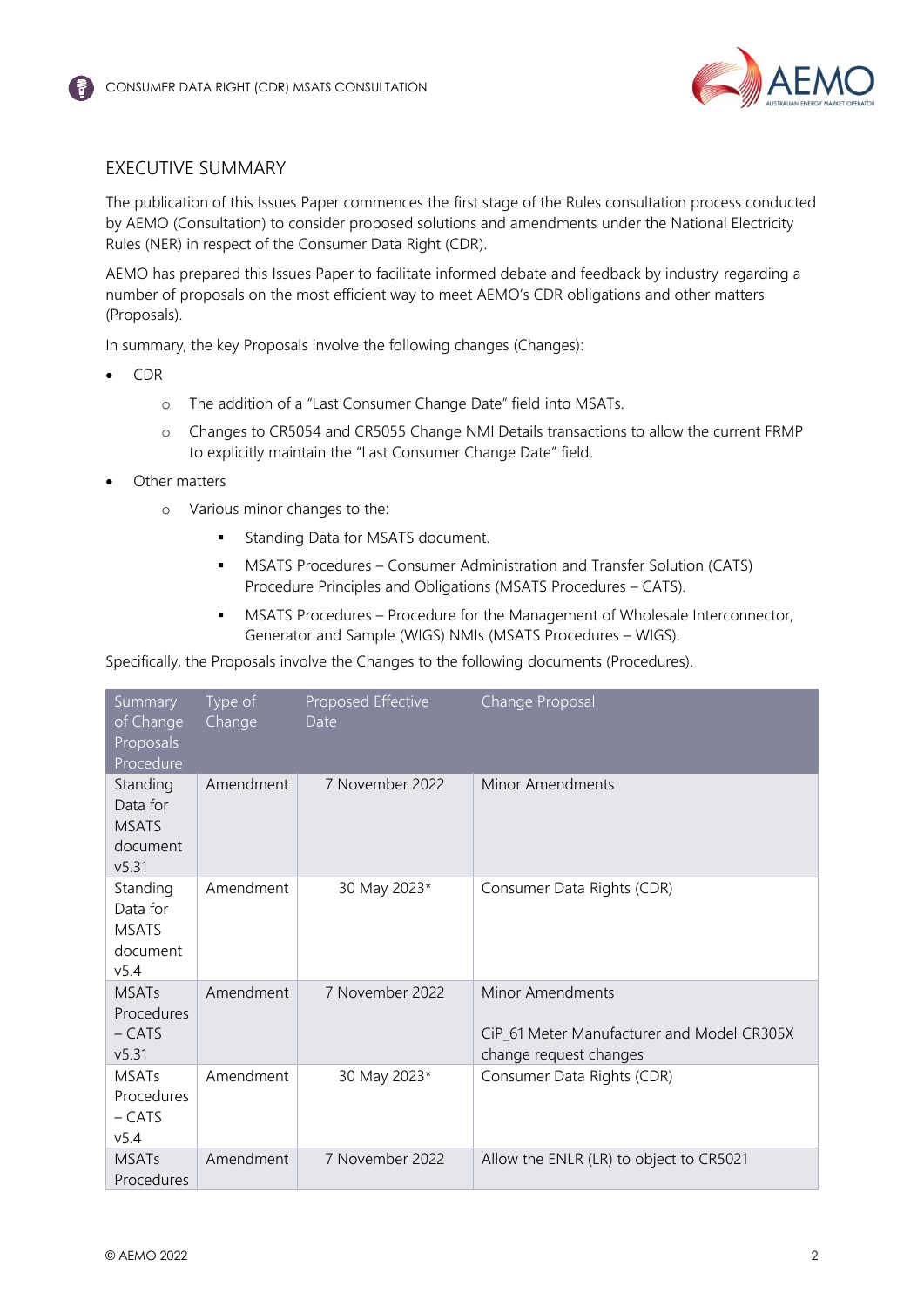

| Summary<br>of Change<br>Proposals<br>Procedure | Type of<br>Change | Proposed Effective<br>Date | Change Proposal                                                       |
|------------------------------------------------|-------------------|----------------------------|-----------------------------------------------------------------------|
| $-WIGS$<br>v5.31                               |                   |                            | Addition of BULK and XBOUNDARY to CR1500 to<br>allow MDPs to complete |
| <b>MSATs</b><br>Procedures<br>– WIGS<br>v5.4   | Alignment         | 30 May 2023*               | Align versioning with CATS procedures                                 |

\* The 7 November 2022 versions (v5.31) of the relevant Procedures have been used as the basis for the proposed 30 May 2023 versions (v5.4). If any additional changes are required to any of the 7 November 2022 versions during the Consultation, then the associated 30 May 2023 versions will be duly reflected.

AEMO invites stakeholders to suggest alternative options where they do not agree that the Proposals would achieve the relevant objectives.

AEMO also asks stakeholders to identify any unintended adverse consequences of the Proposals.

Stakeholders are invited to submit written responses on the issues and questions identified in this Issues Paper by 5.00 pm (Melbourne time) on Thursday 2 June 2022, in accordance with the Notice of First Stage of Consultation published with this Issues Paper.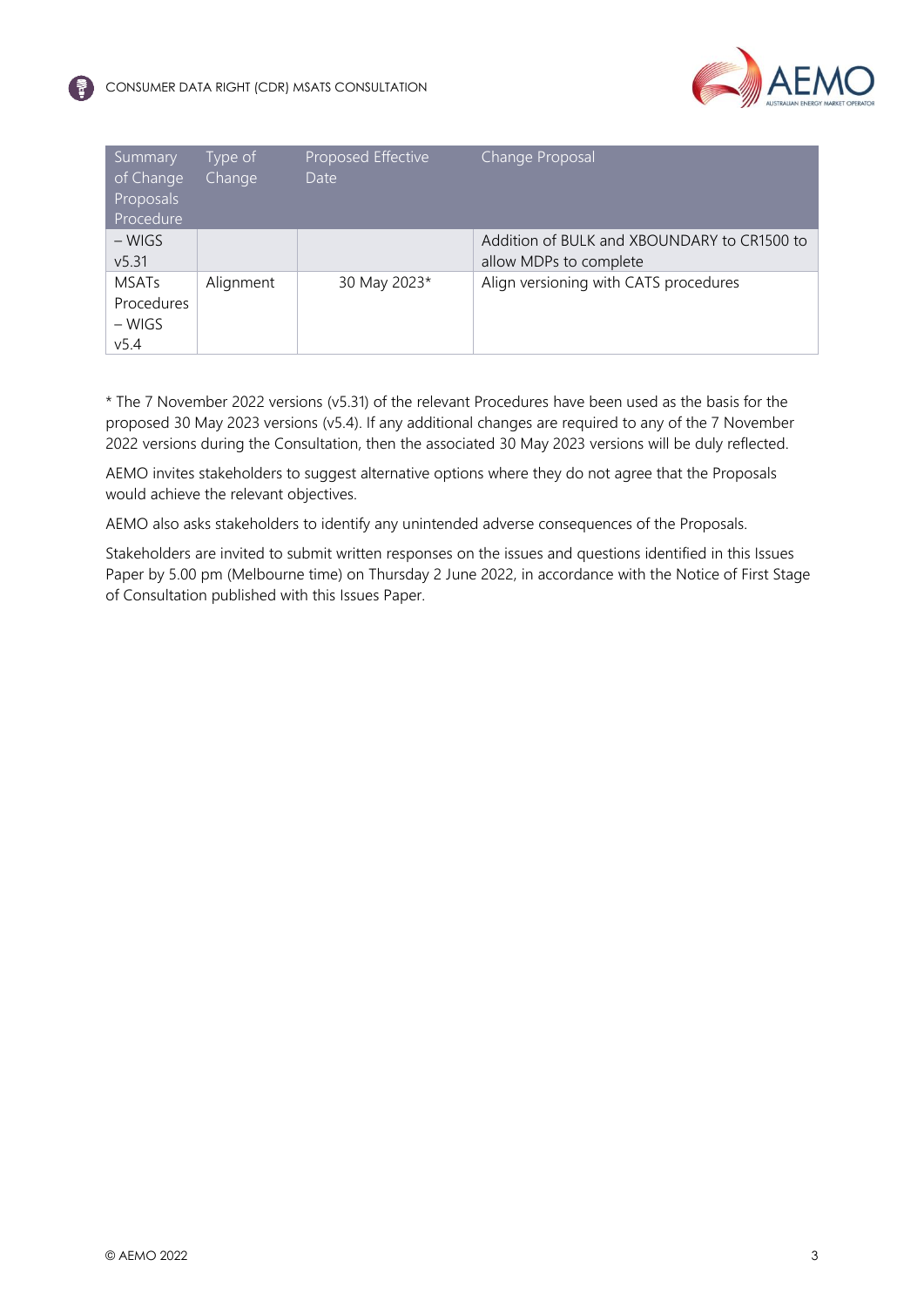

# CONTENTS

|                | <b>EXECUTIVE SUMMARY</b> |                                                          | $\mathbf{2}$ |
|----------------|--------------------------|----------------------------------------------------------|--------------|
| 1 <sub>1</sub> |                          | STAKEHOLDER CONSULTATION PROCESS                         | 5            |
| 2.             | <b>BACKGROUND</b>        |                                                          | 6            |
| 2.1            | NER requirements         |                                                          | 6            |
| 2.2            |                          | Context for this consultation                            | 6            |
| 3.             |                          | <b>CDR CHANGE PROPOSAL</b>                               | 10           |
| 4.             | OTHER MATTERS            |                                                          | 16           |
| 5 <sub>1</sub> |                          | SUMMARY OF MATTERS FOR CONSULTATION                      | 22           |
|                | APPENDIX A.              | <b>GLOSSARY</b>                                          | 23           |
|                | APPENDIX B.              | STRUCTURE OF AEMO'S RETAIL ELECTRICITY MARKET PROCEDURES | 24           |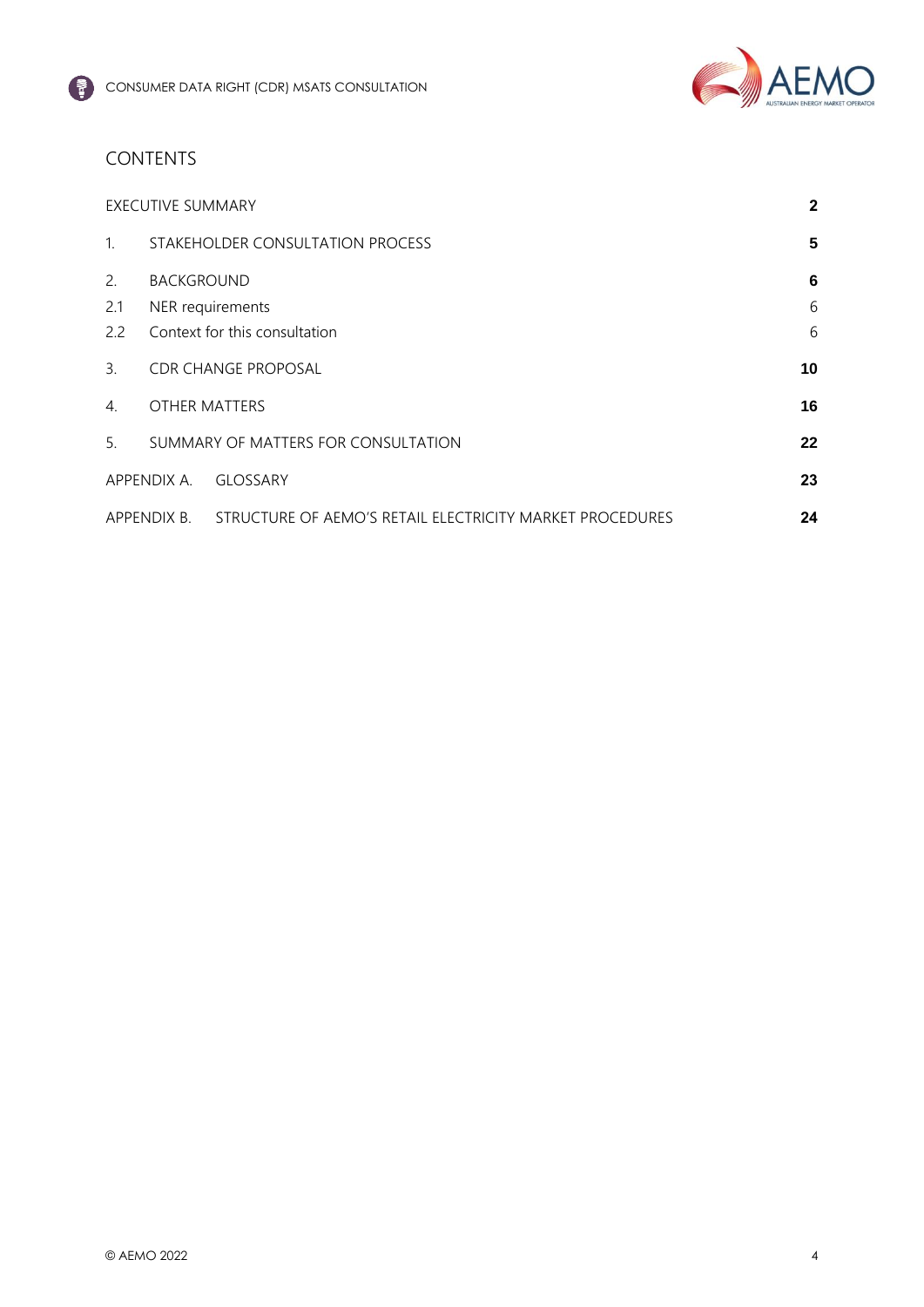

## <span id="page-5-0"></span>1. STAKEHOLDER CONSULTATION PROCESS

AEMO is undertaking the Consultation in accordance with the Rules consultation process in NER 8.9.

| AEMO's indicative timeline for the Consultation is as follows. Deliverable | Indicative date          |
|----------------------------------------------------------------------------|--------------------------|
| Issues Paper published                                                     | Wednesday, 27 April 2022 |
| Submissions due on Issues Paper                                            | Thursday, 2 June 2022    |
| Draft Report published                                                     | Thursday, 30 June 2022   |
| Submissions due on Draft Report                                            | Friday, 15 July 2022     |
| Final Report published                                                     | Friday, 26 August 2022   |

These dates may be adjusted depending on the number and complexity of issues raised in submissions and any meetings with stakeholders.

Prior to the submissions due date, stakeholders can request a meeting with AEMO to discuss the issues raised in this Issues Paper. Please request a meeting by emailing [NEM.Retailprocedureconsultations@aemo.com.au](mailto:NEM.Retailprocedureconsultations@aemo.com.au) with the details of your request.

A glossary of terms used in this Issues Paper is included at Appendix A.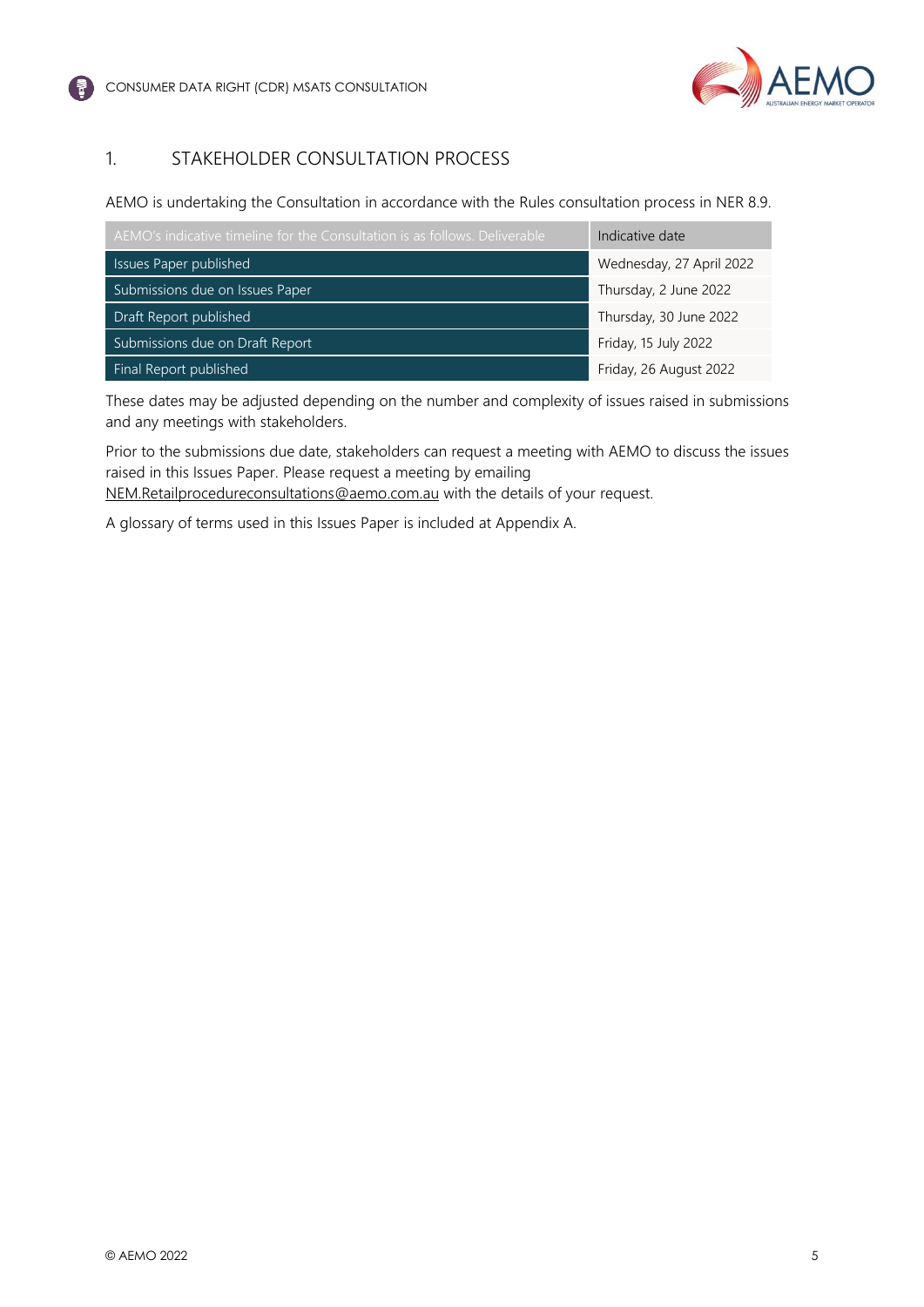

#### <span id="page-6-0"></span>2. BACKGROUND

#### <span id="page-6-1"></span>2.1 NER requirements

AEMO is responsible for the establishment and maintenance of retail electricity market procedures specified in NER Chapter 7, except for procedures established and maintained under NER 7.17.

The procedures authorised by AEMO under NER Chapter 7 must be established and maintained by AEMO in accordance with the NER consultation procedures.

#### <span id="page-6-2"></span>2.2 Context for this consultation

#### Consumer Data Right

The Australian Government introduced the CDR on 26 November 2017, to:

- Give consumers greater access to and control over their data.
- Improve consumers' ability to compare and switch between products and services.
- Encourage competition between service providers, leading to better prices for customers, as well as more innovative products and services.

The CDR has been introduced through amendments to the Competition and Consumer Act 2010 (Cth). CDR is to be implemented across various sectors of the economy, starting with the banking sector in 2020/2021, followed by the energy sector in 2022/2023.

The CDR reform is being led by the Federal Treasury and supported by the Australian Competition and Consumer Commission.

Conceptionally, the CDR model is to facilitate the authorised transfer of an authenticated consumer's data from a Data Holder to an Accredited Data Recipient (ADR). For energy, this involves the exchange of data related to:

- Tariffs, accounts and billing.
- Standing data, metering data and distributed energy resource (DER) data. AEMO is responsible for the provision of this data.

The energy data available through CDR is as follows:

| Data Set                    | Description                                                                                                  | Data Holder                   | Link to Standards                                         |
|-----------------------------|--------------------------------------------------------------------------------------------------------------|-------------------------------|-----------------------------------------------------------|
| <b>Generic Tariffs</b>      | Energy Plans<br>currently offered<br>to the market, with<br>tariff detail                                    | AER / Victorian<br>Government | DSB - Energy Plan                                         |
| <b>NMI Standing</b><br>Data | Site specific data<br>such as location,<br>metering<br>configurations,<br>network tariff and<br>loss factors | AEMO                          | DSB - Service<br>Points<br>DSB - Service<br>Point Details |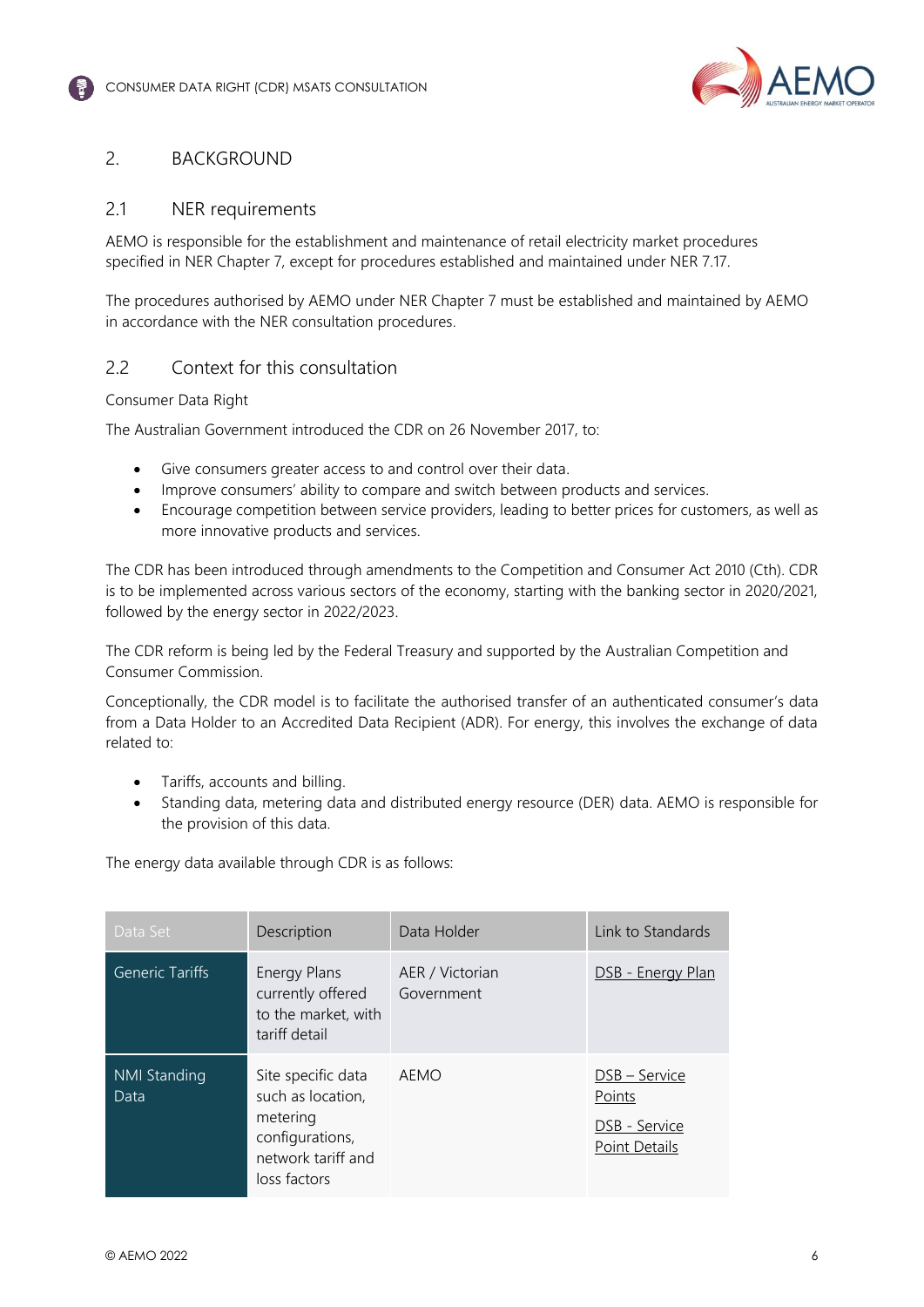

| Data Set                               | Description                                                                                                                            | Data Holder      | Link to Standards                                             |
|----------------------------------------|----------------------------------------------------------------------------------------------------------------------------------------|------------------|---------------------------------------------------------------|
| <b>Electricity Usage</b>               | Metered electricity<br>usage for that site<br>(NMI) for up to 24<br>months                                                             | AEMO             | DSB - Energy<br>Usage Reads                                   |
| Distributed Energy<br><b>Resources</b> | Installation details<br>for Distributed<br><b>Energy Resources</b><br>(DER), such as<br>Solar PV or<br>Batteries, at the<br>site (NMI) | AFMO             | DSB - DER                                                     |
| <b>Energy Accounts</b>                 | Information on the<br>specific plan detail<br>and authorised<br>contacts for<br>accounts                                               | <b>Retailers</b> | DSB- Accounts<br>DSB- Concessions<br>DSB- Payment<br>Schedule |
| <b>Billing</b>                         | Invoicing, balances Retailers<br>and billing<br>transactions for<br>the account                                                        |                  | DSB Billing<br><b>DSB Invoices</b><br><b>DSB Balance</b>      |

The CDR will allow consumers to require energy retailers and AEMO to share the consumer's data with an accredited service provider such as a comparison site, to get more tailored, competitive services. Consumers will need to consent to and authorise their data to be shared under the CDR. The [Final CDR](https://www.legislation.gov.au/Details/F2021L01561)  [Rules for the Energy sector,](https://www.legislation.gov.au/Details/F2021L01561) published on 15 November 2021, places obligations on retailers and AEMO, as designated Data Holders, to provide CDR services. The initial tranche of retailers (the three largest retailers) and AEMO are required to provide CDR services by 15 November 2022, with a broader tranche of retailers required to provide CDR services by 1 November 2023. The CDR data-sets and transactions are defined in the CDR data standards governed by the [Data Standards Body \(DSB\).](https://consumerdatastandards.gov.au/) CDR data standards [version 1.14,](https://consumerdatastandardsaustralia.github.io/standards/#introduction) published on 29 October 2021, included the first full set of candidate level standards for the energy sector.

CDR in Energy has designated AEMO as a Secondary Data Holder to enable consumers to share their information on DER and historical electricity usage that may not be available to the current retailer. To facilitate this outcome, the CDR data access model differs from the economy-wide model, to allow for the fact that AEMO does not have the information to manage consumer consent.

In the banking sector, all data required by CDRs is held by the one party, which is the customer's bank. However, in the energy sector, the data is held across multiple parties. Accordingly, a Peer-to-Peer (P2P) model will be used for the energy sector. The P2P model is a retailer centric model, in which the retailer is at the centre as the primary data holder and requests data from AEMO, a secondary data holder, as needed to satisfy data requests. The P2P model eliminates the issue of ADRs needing to request data from multiple parties.

The retailer, as the primary data holder, is responsible for consumer authentication and authorisation. The retailer provides a portal for the consumer to manage/update/retract authorisation. AEMO is not involved in this process.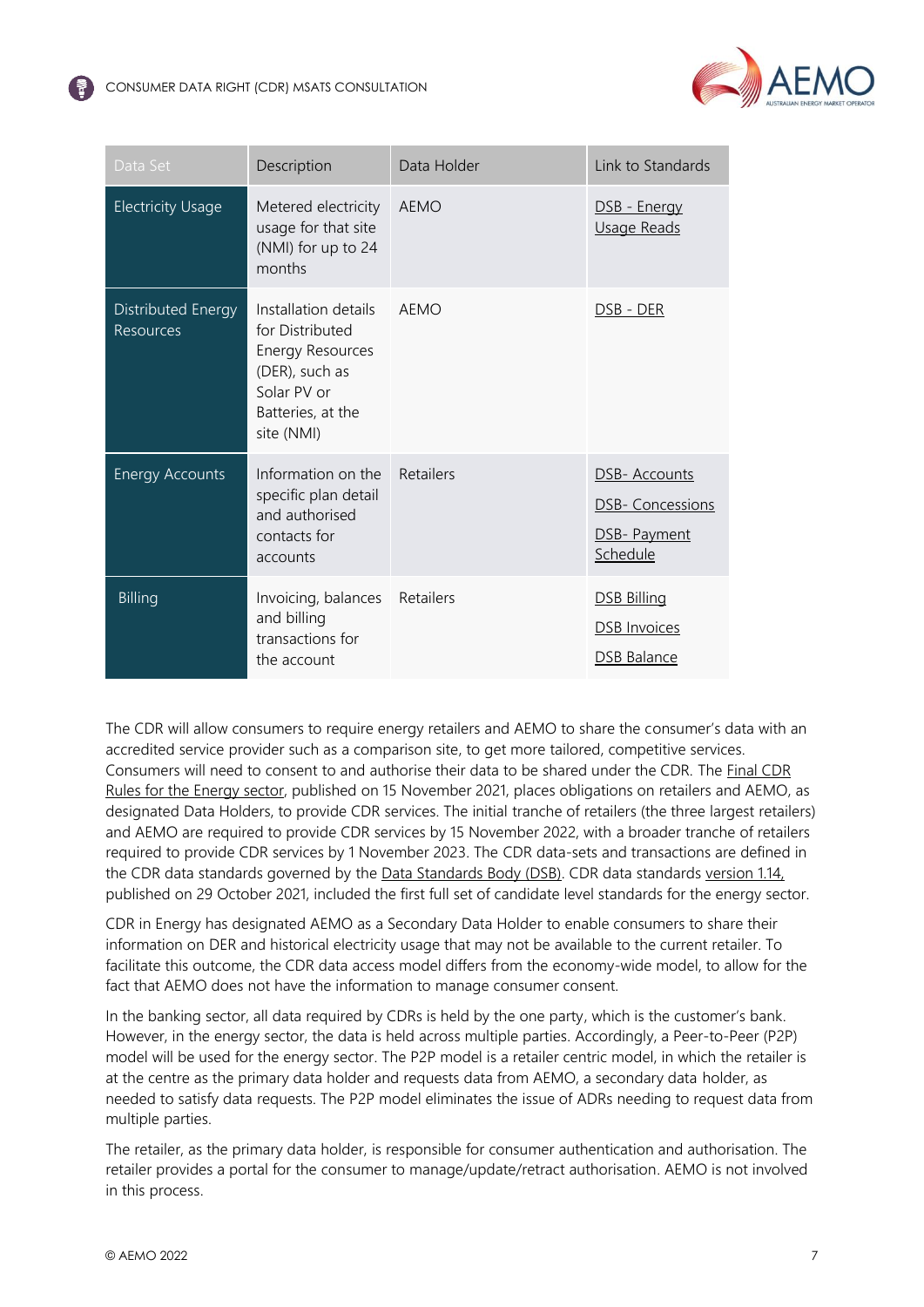



AEMO, as a secondary data holder, is required to enable consumers to share their data on service point information, distributed energy resources and historical electricity usage that may not be available to the current retailer. A retailer, as the primary data holder:

- Must not use or the data which AEMO provides for a purpose other than responding to the relevant data request by the ADR.
- Must delete any of this data which it holds in accordance with the CDR data deletion process, once the retailer has responded to the relevant data request by the ADR.



The data requests will be managed via new APIs defined by the Consumer Data standards, via the existing e-Hub API gateway [\(https://consumerdatastandardsaustralia.github.io/standards/#energy-apis\)](https://consumerdatastandardsaustralia.github.io/standards/):

- Get Service Points High level details for a list of NMIs.
- Get Service Point Detail Details for a specific NMI.
- Get DER for Service Point Obtain a list of DER data from a particular service point.
- Get DER for Specific Set of Service Points Obtain DER data for a specific set of service points.
- Get Usage for Service Point Obtain a list of electricity usage data from a particular service point.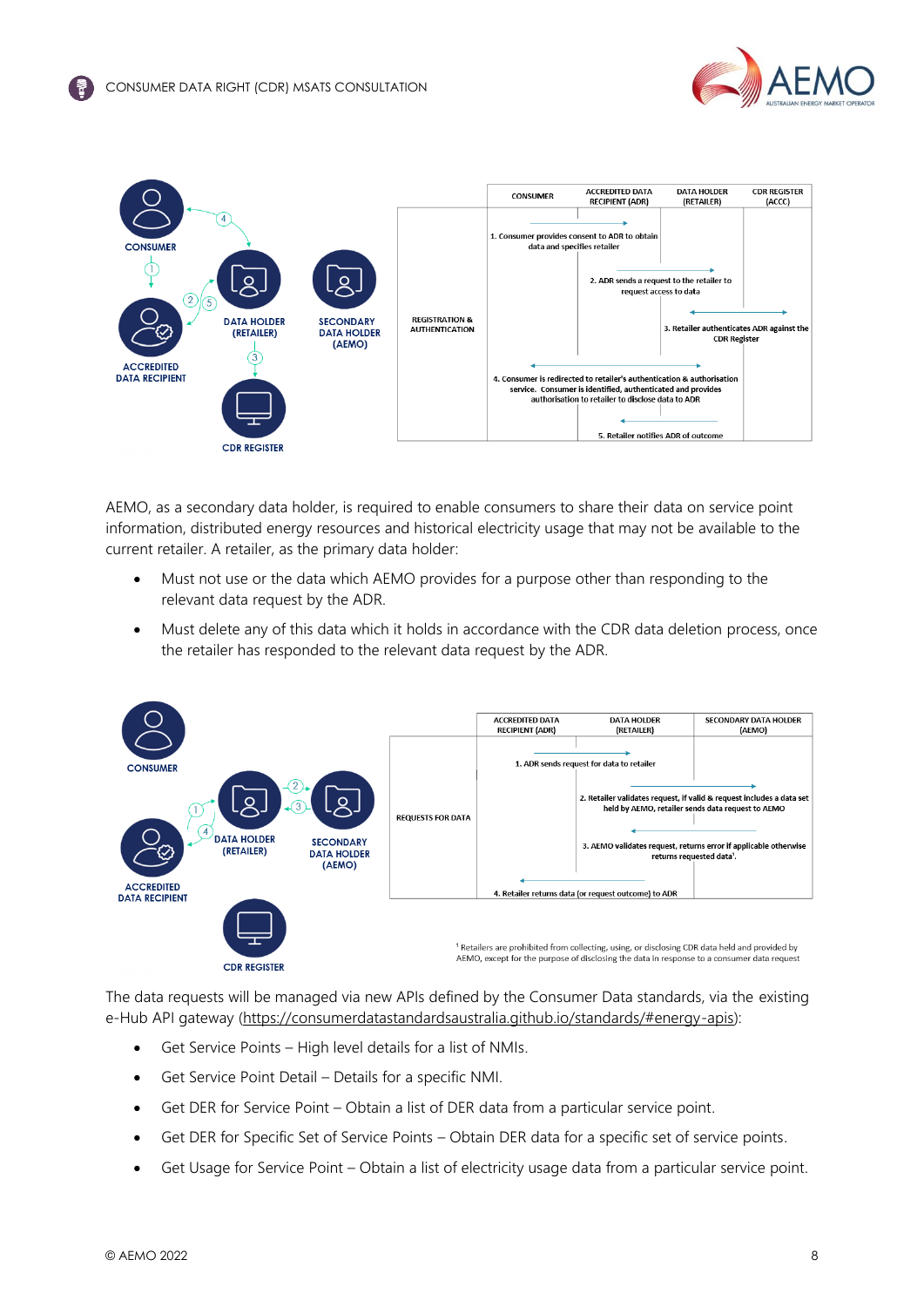

• Get Usage for Specific Set of Service Points – Obtain the electricity usage data for a specific set of service points.

The data for these three services will be sourced from:

- CATS Standing Data.
- DERR Distributed Energy Resources Register.
- MDM Meter Data Management.

Key CDR elements for the electricity industry are:

- CDR only allows the current account holder to access the data for the NMI if there has been a change in account holder, any previous account holders cannot authenticate, so do not have access.
- Current CDR standards still apply if the retailer knows when there is a move in (i.e. they have been the FRMP throughout), they can only request/modify the ADR's request, for the period of the current consumer.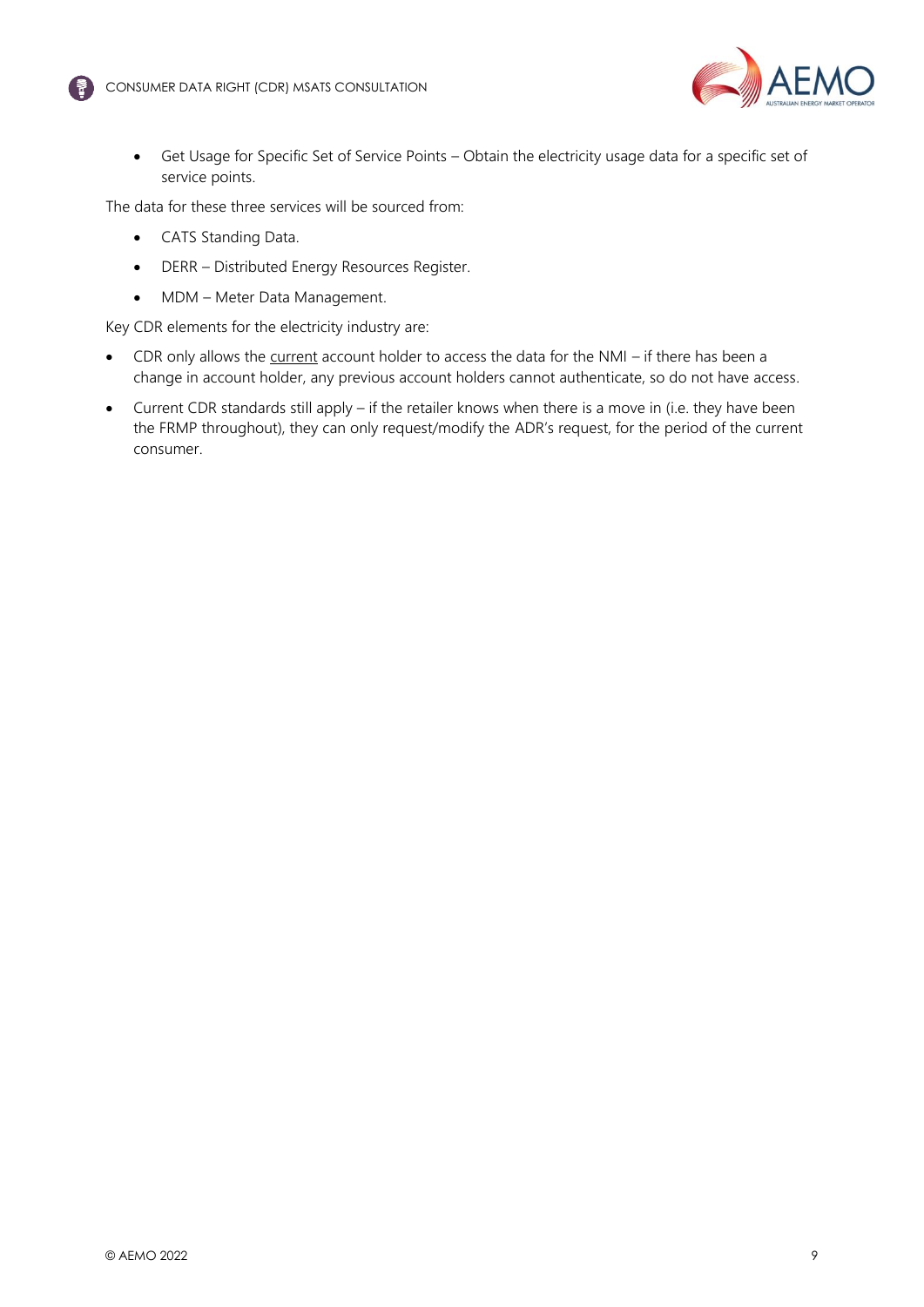

## <span id="page-10-0"></span>3. CDR CHANGE PROPOSAL

Treasury has requested AEMO to introduce a new data field to indicate when a National Metering Identifier (NMI) has changed account holder. This would enable AEMO to release sufficient metering data to meet use cases in circumstances where a consumer has changed retailers during the period for which they wish to share their metering data with an accredited third party. The introduction of such a field would ensure that when sharing of a consumer's energy data occurs, following authentication by the consumer's current retailer, metering data is provided for the time that the CDR consumer was associated with the NMI.

A field or flag indication as to when a NMI has changed account holders would:

- Enable the sharing of more historical metering data in response to one-off requests.
- Be relevant also where there is an ongoing data sharing arrangement.

To support AEMO's ability to efficiently respond to a Retailer's consumer data request, AEMO is proposing an aseXML change to add a "Last Consumer Change Date" field to the CATS\_NMI\_DATA table with the following requirements:

• Extend the CR5054 and CR5055 Change NMI Details transactions to allow the current FRMP to explicitly maintain this data.

N.B. As both "Last Consumer Change Date" and 'Customer Classification Code' will be mandatory fields, Participants will be required to complete both fields whenever this CR is raised.

The actual change date would be the effective date of the completed Change Request.

The addition of the "Last Consumer Change Date" field will enable the current retailer to request data for periods prior to them becoming the FRMP, eliminating the need for an ADR to otherwise contact multiple Retailers/FRMPs to obtain the information required.

Example scenarios are provided below:

1. Base Scenario – Single Consumer, Single Retailer



Meter data available to Consumer

- Metering data is requested for a period within 24 months.
- The consumer is a customer of a single retailer for the full date range of the request.
- All available data within the requested date range can be provided to the requesting party.
- Current model supports this scenario.
	- Under CDR the Consumer/account holder has access to all of the data requested.
	- The Retailer already knows the Consumer has been at that service point for more than the request period.
- The new MSATS field also supports this scenario.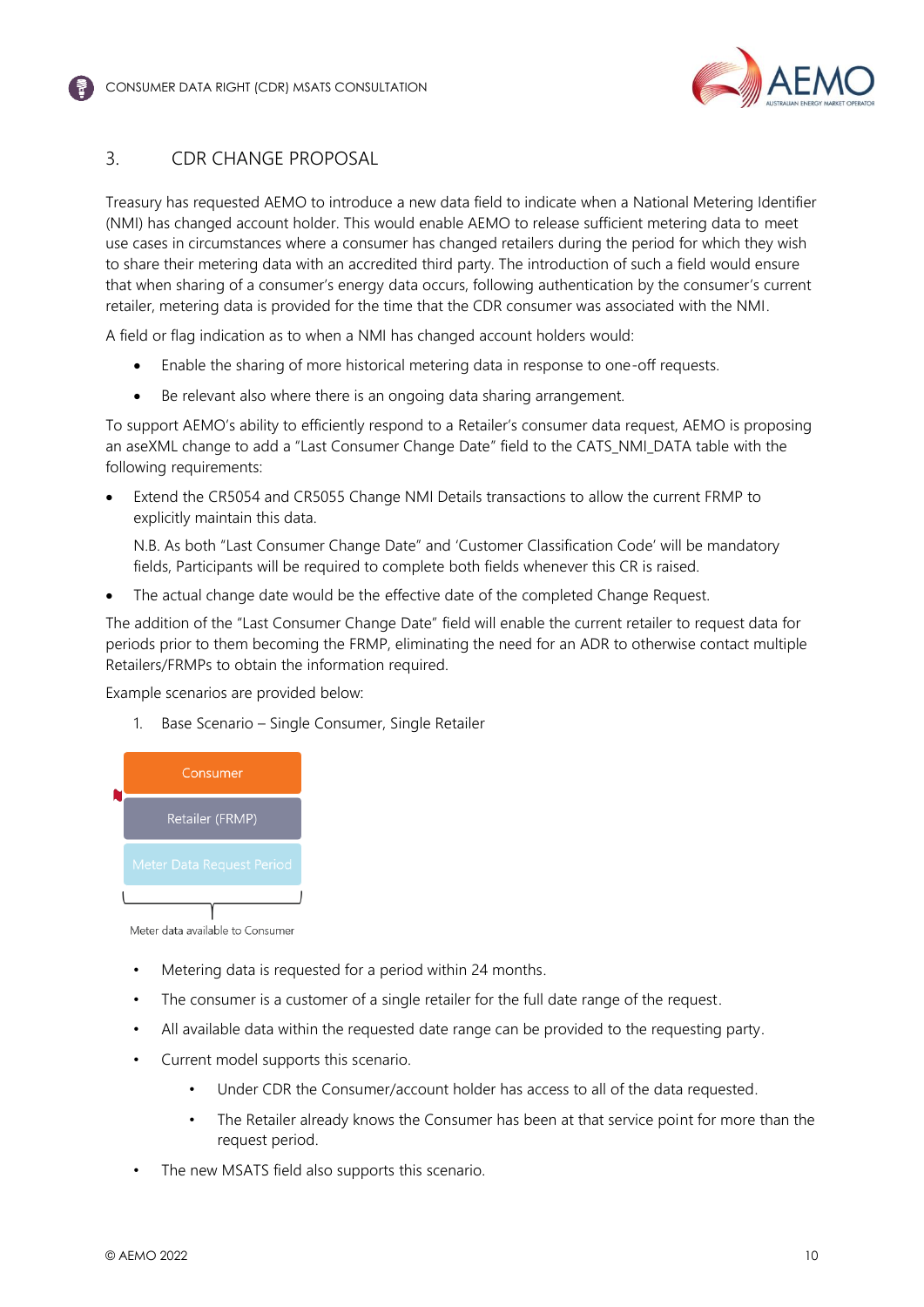



- All of the data for the request period will be made available back until the LastConsumerChangeDate field.
- The field would be set by the Retailer when the Consumer moves in.
- 2. Single Consumer Change of Retailer



Meter data available to Consumer

- Metering data is requested for a period within 24 months.
- The consumer has been a customer of multiple retailers during the meter data request period.
- The current retailer (Retailer 2) can only authenticate the consumer for the period during which they have been the retailer.
- Current model does not support this scenario.
	- Currently under CDR, the consumer can only access metering data for the period they were with Retailer 2.
- The new MSATS field does support this scenario.
	- All of the data for the request period will be made available back until the LastConsumerChangeDate field.
	- The field would be set by Retailer 1 when the Consumer moves in and not reset by Retailer 2 in the event of a change of retailer only.
- 3. Multiple Consumers Single Retailer / Move In



- Metering data is requested for a period within 24 months for the current consumer.
- The request covers a date range that includes a period before the consumer moved into the premise.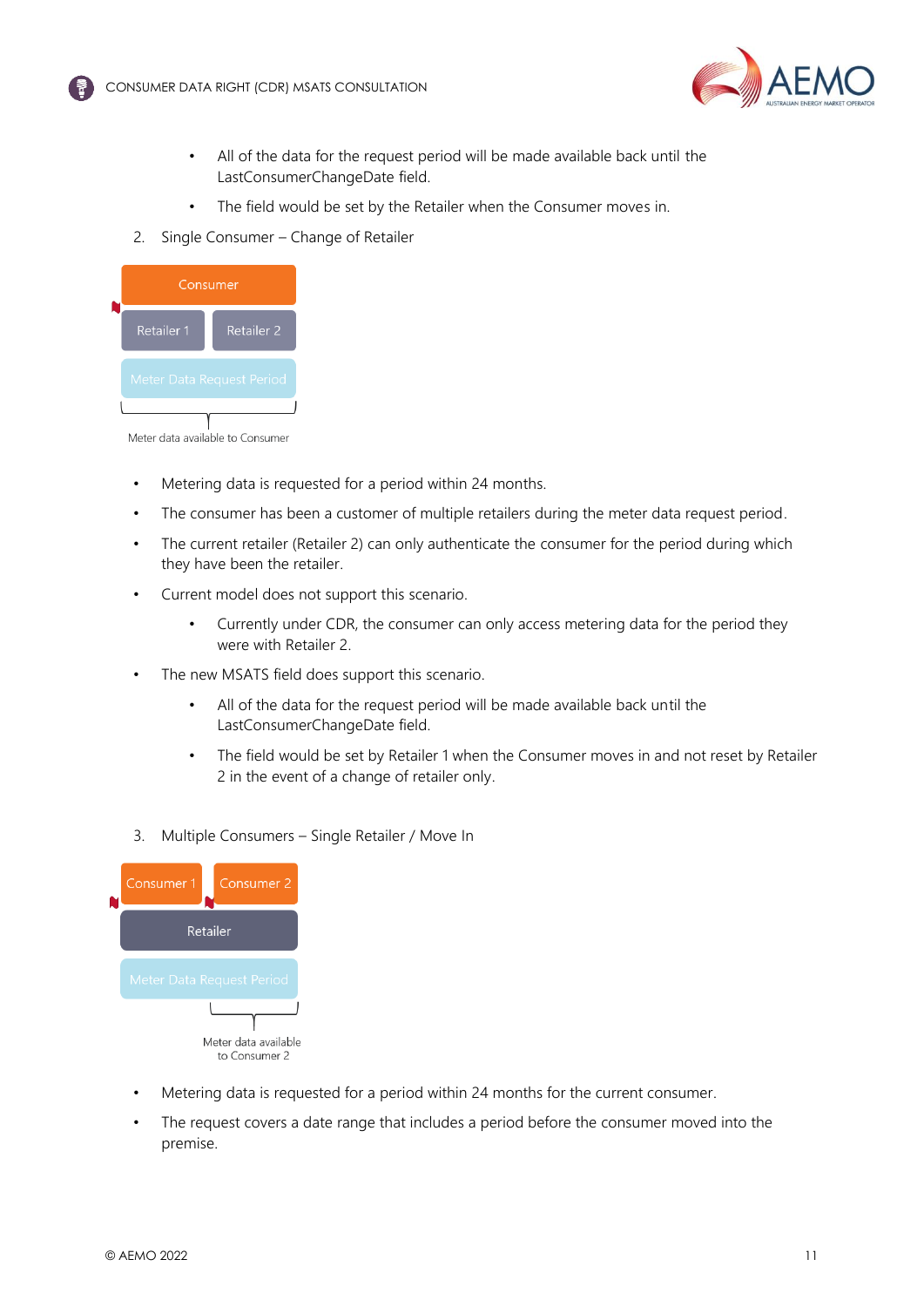

- The retailer is the FRMP for the full request date range and can identify the current consumer's start date.
- Metering data is only to be provided for the period Consumer 2 is responsible.
- Current model supports this scenario.
	- Only data for the period Consumer 2 is the account holder is available.
- The new MSATS field also supports this scenario.
	- All of the data for the request period will be made available back until the LastConsumerChangeDate field.
	- The field initially set by the Retailer when Consumer 1 moved in is reset by the Retailer when Consumer 2 moves in.
- 4. Multiple Consumers Change of Retailer with Move In

| Consumer 1 | Consumer <sub>2</sub>                 |
|------------|---------------------------------------|
| Retailer 1 | Retailer 2                            |
|            | Meter Data Request Period             |
|            |                                       |
|            | Meter data available<br>to Consumer 2 |

- Metering data is requested for a period within 24 months for the current consumer.
- The request overlaps with a change in consumer where the new consumer has moved into the premises and selected a different retailer.
- Metering data must only be provided for the period that the current consumer is responsible for.
- Current model supports this scenario.
	- Only data for the period Consumer 2 is the account holder is available.
- The new MSATS field also supports this scenario.
	- All of the data for the request period will be made available back until the LastConsumerChangeDate field.
	- The field initially set by the Retailer 1 when Consumer 1 moved in is reset by Retailer 2 to when Consumer 2 moves in.
- 5. Change of Account Holder No Move In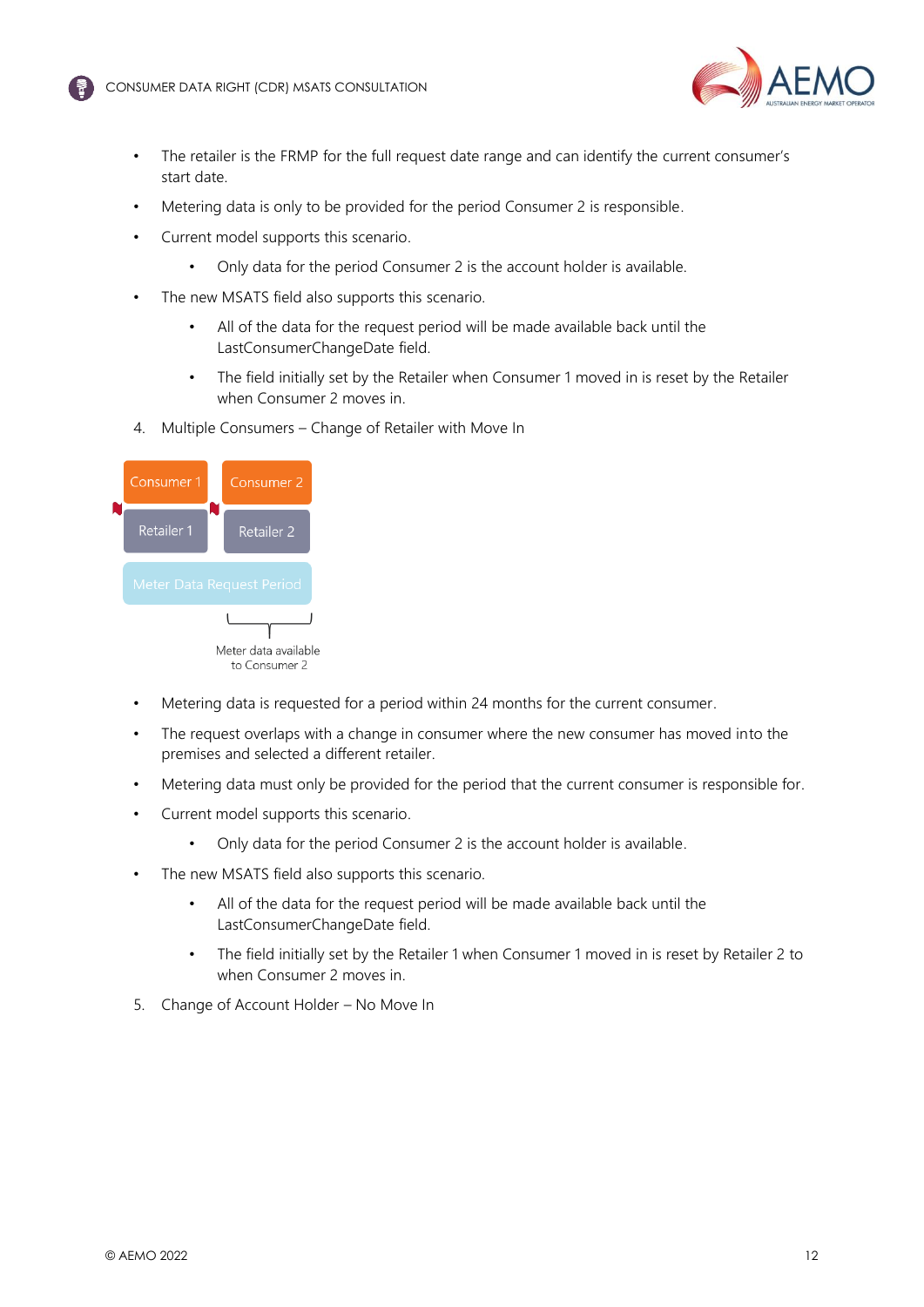



- Metering data is requested for a period within 24 months for the current consumer (Consumer 2).
- Responsibility was transferred from one consumer to another (without a move in) during the request period. For example: a share house situation where the responsible tenant moves out and a remaining tenant assumes responsibility for the account.
- Current model does not support this scenario.
	- Only data for the period Consumer 2 is the account holder is available.
- The new MSATS field does support this scenario.
	- All of the data for the request period will be made available back until the LastConsumerChangeDate field.
	- When transferring between Consumers 1 and 2, the retailer uses their existing protocols to determine whether to transfer the account to Consumer 2 (assumed in this case) or to create a new account in their name (a new account would reset the LastConsumerChangeDate field).

As the LastConsumerChangeDate field is new, historical data population of this field will not occur, and will rely on initial populations through CRs, limiting the effectiveness of CDR in the short term.

6. Change of Account Holder – Authorised Party



- Metering data is requested for a period within 24 months for the current account holder.
- Responsibility was transferred from one primary account holder to another during the request period. For example: a business account where the primary account holder leaves the business and is replaced by another.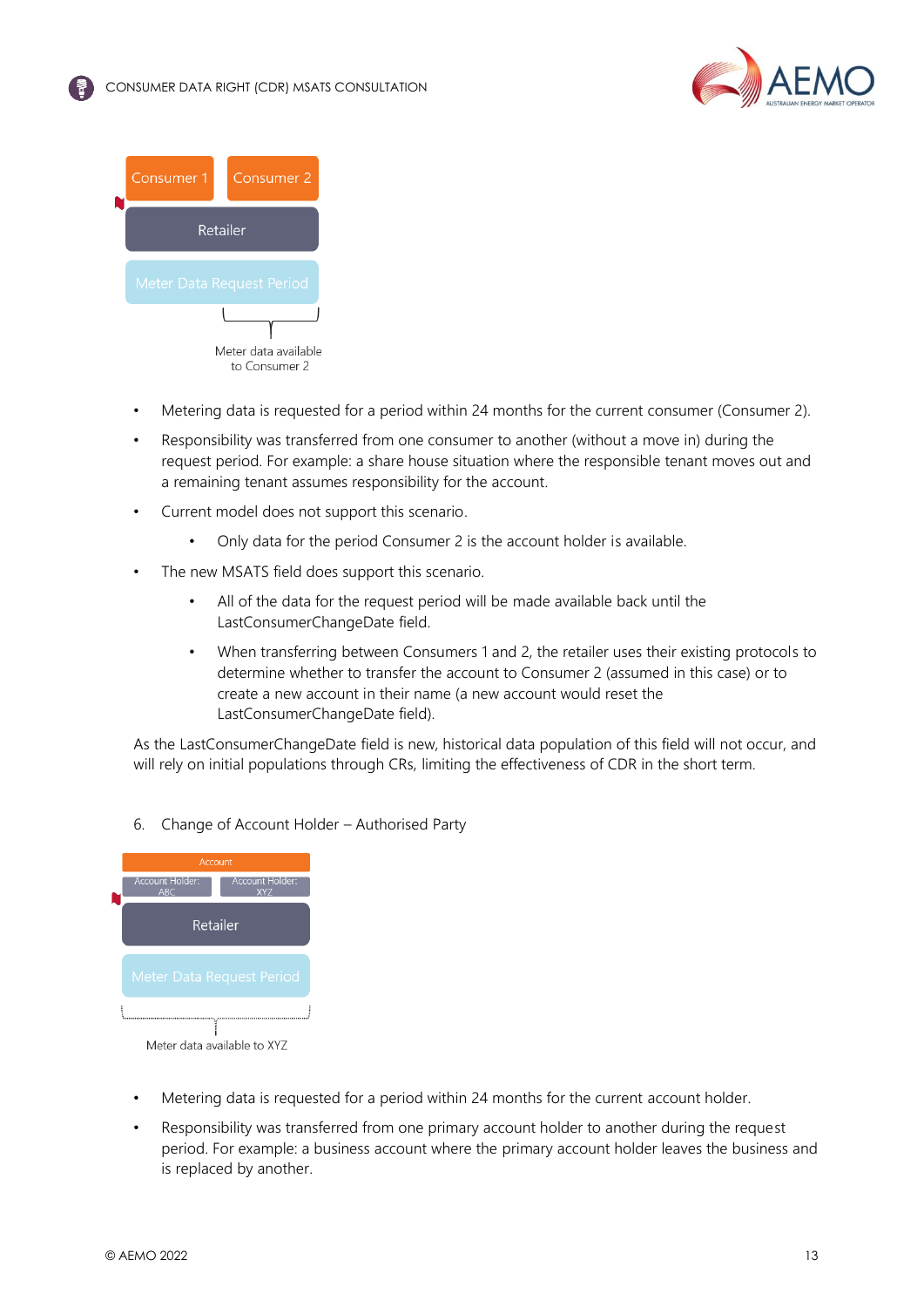



- Data can be returned for the full request period where the consenting party is XYZ. Requests where the consenting party is ABC can no longer be authenticated.
- Current model supports this scenario.
	- Under CDR the account holder XYZ has access to all the data requested.
- The new MSATS field also supports this scenario
	- All of the data for the request period will be made available back until the LastConsumerChangeDate field.
	- When transferring between Account Holders ABC and XYZ, the retailer uses their existing protocols to allow the transfer (assumed in this case).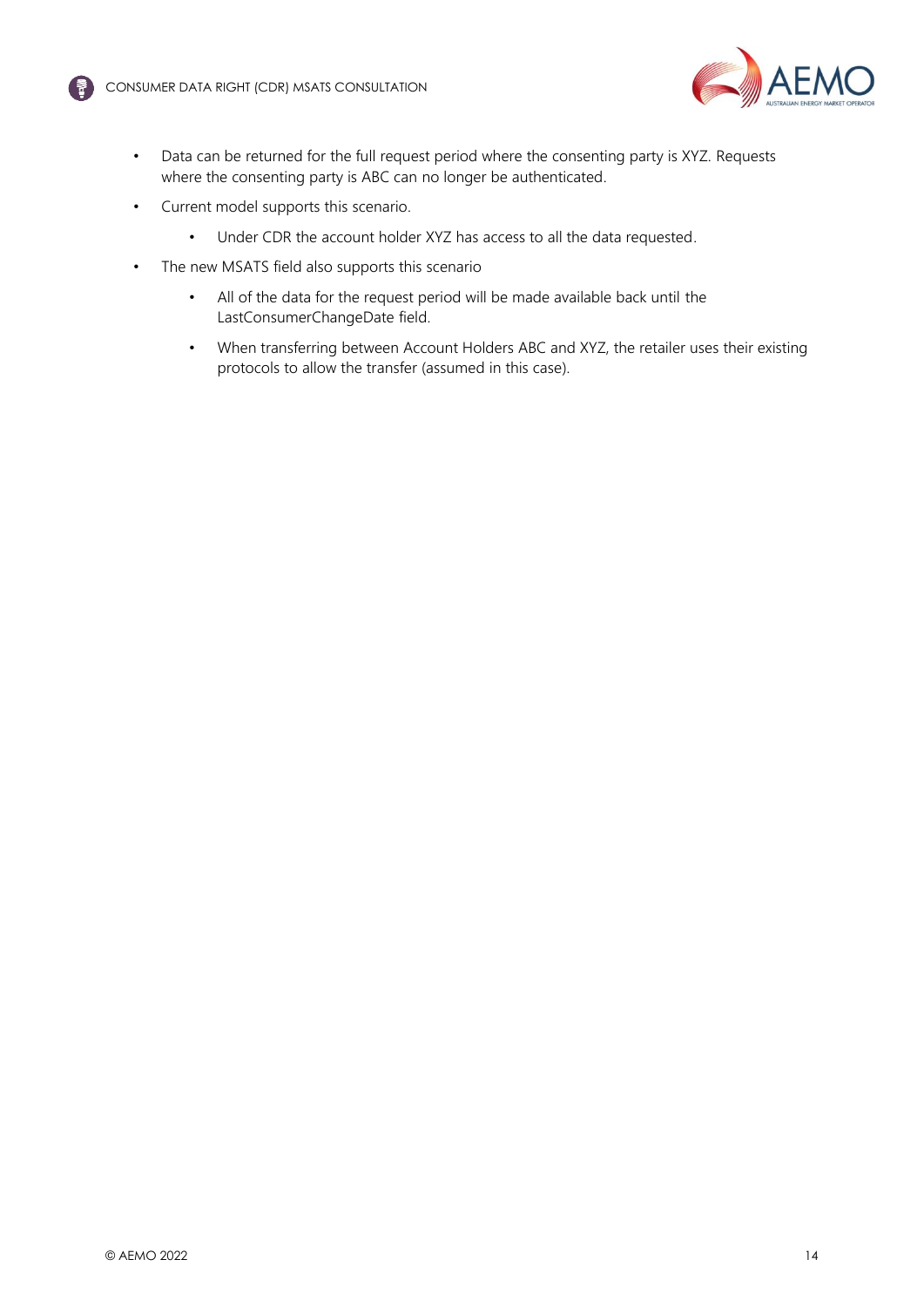

| Document                                                 | <b>Section</b>                                          | Description                                                                                         |
|----------------------------------------------------------|---------------------------------------------------------|-----------------------------------------------------------------------------------------------------|
| <b>MSATS</b><br>Procedures<br>$-CATS v5.4$               | 12.4.4 FRMP<br>Requirements                             | Inclusion of the Last Consumer Change Date for CR5054 and<br>CR5055 Change NMI Details transactions |
| Standing<br>Data for<br><b>MSATS</b><br>document<br>v5.4 | Table 12<br>CATS_NMI_DATA -<br><b>Field Definitions</b> | Addition of the "LastConsumerChangeDate" field                                                      |

#### **Ouestions**

- Does your organisation support the proposals contained in the Issues Paper? If not, please specify the areas where your organisation does not support AEMO's assessment and specify information as to your rationale.
- Are there better options to accommodate the change proposals that better achieve the required objectives? What are the pros and cons of these options? How would they be implemented?
- What are the main challenges in adopting these proposed changes? How should these challenges be addressed?
- Do you have any further questions or comments in relation to the proposals?

To help stakeholders and other interested parties respond to this Issues Paper, AEMO has published the draft versions of the Standing Data for MSATs document and the MSATS Procedures - CATs, which incorporate the Changes which reflect the Proposals. Clean and change-marked versions are available at: <https://aemo.com.au/consultations/current-and-closed-consultations/Consumer-Data-Right>.

AEMO must receive submissions on these Change Proposals in accordance with the Notice of First Stage of Consultation which is published with this Issues Paper 5.00 pm (Melbourne time) on Thursday 2 June 2022.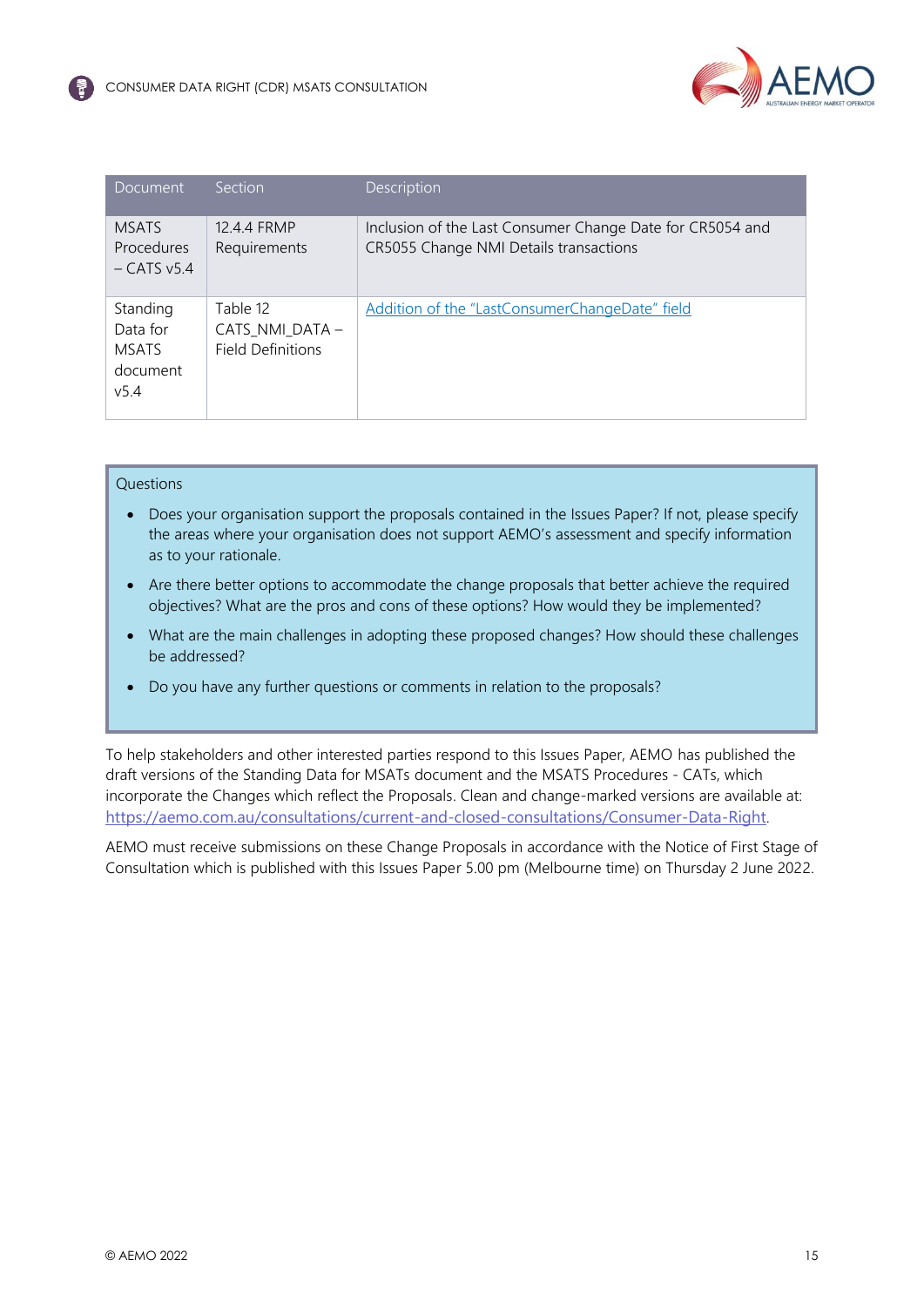

#### <span id="page-16-0"></span>4. OTHER MATTERS

Minor changes to the Standing Data for MSATS document

1. For the enumerations lists in the document, change values such as 'Sample Tested' and 'Three-Phase' from mixed case to uppercase, to improve implementation and validation for both AEMO and Industry.

| Current and Voltage Transformer<br><b>Test Enumerations</b> | Suggested Value |
|-------------------------------------------------------------|-----------------|
| Sample                                                      | SAMPLE          |
| Sample Tested                                               | SAMPLE TESTED   |
| Tested                                                      | <b>TESTED</b>   |

2. For the Voltage Transformer Type enumerations, remove descriptions where they exist in brackets e.g. 'CVT (Capacitive Voltage Transformer)'.

| Voltage Transformer Type Enumerations | Suggested Value        |
|---------------------------------------|------------------------|
| COMBINED (IVT + $CT$ )                | COMBINED               |
| CVT (Capacitive Voltage Transformer)  | <b>CVT</b>             |
| IVT (Inductive Voltage Transformer)   | <b>ITV</b>             |
| Three-Phase Three-Limb                | THREE-PHASE THREE-LIMB |
| Three-Phase Five-Limb                 | THREE-PHASE FIVE-LIMB  |

3. Where Ratio enumerations exist, remove spaces between characters e.g. '3300 : 110' to '3300:110'.

| Voltage Transformer Ratio<br>Enumerations |            |  |  |
|-------------------------------------------|------------|--|--|
| 3300:110                                  | 44000:110  |  |  |
| 5000:110                                  | 66000:110  |  |  |
| 5500:110                                  | 110000:110 |  |  |
| 6600:110                                  | 132000:110 |  |  |
| 11000:110                                 | 220000:110 |  |  |
| 11500:110                                 | 275000:110 |  |  |
| 22000:110                                 | 330000:110 |  |  |
| 33000:110                                 | 500000:110 |  |  |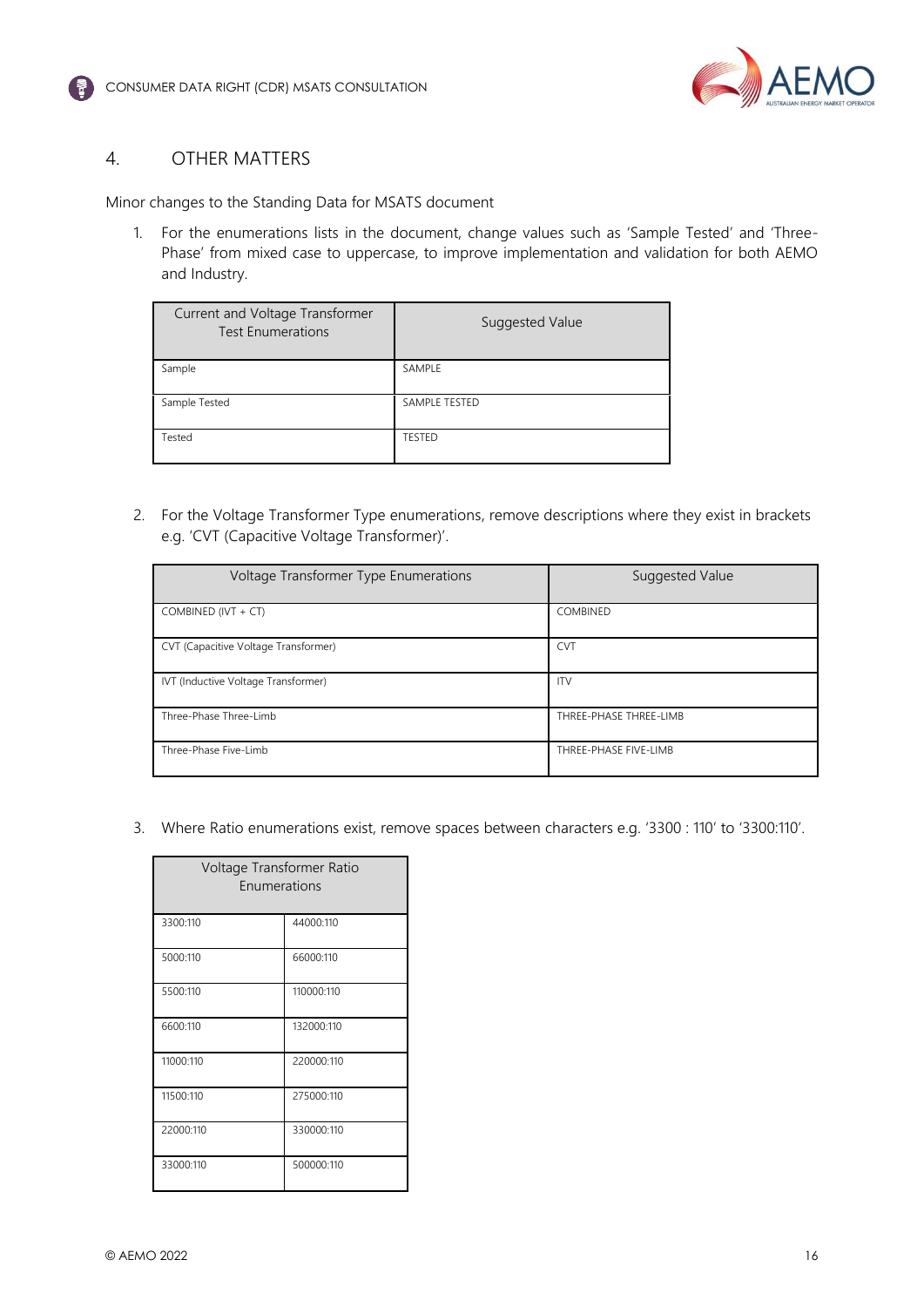

4. Truncate 'INFORMATION' and 'STATISICAL' to 'INFORM' and 'STATIS', to fit within the 'USE' field 10 character max limit.

| Field | Table <sup>®</sup>  | Length       | aseXML Data<br><b>Type</b>  | Example length<br>discrepancy                                |
|-------|---------------------|--------------|-----------------------------|--------------------------------------------------------------|
| Use   | CATS_METER_REGISTER | VARCHAR2(10) | xsd:string<br>$maxLen = 10$ | "INFORMATION" and<br>"STATISTICAL" are<br>eleven characters. |

- 5. Align character requirements across aseXML and the Standing Data for MSATS document by including a reference to the Australian Standards requirements, where applicable.
- 6. Reflect the correction of the GPSCoordinates format, implemented as part of the r42 schema, in the CATS Meter Register- Browser Cross Reference table.

| Browser Field                  | aseXML<br>Data<br>Name | Element | aseXML Path                    |
|--------------------------------|------------------------|---------|--------------------------------|
| <b>GPSCoordinates Latitude</b> | GPSCoordinates         |         | Meter/GPSCoordinates/Latitude  |
| GPSCoordinates Longitude       | GPSCoordinates         |         | Meter/GPSCoordinates/Longitude |

7. Truncate CurrentTransformerRatioAvailable and CurrentTransformerRatioConnected element names to be reflected in Table 4 CATS\_Meter\_Register – Browser Cross Reference.

| <b>Browser Field Name</b>                           | aseXML Data Element Name   | aseXML Path                                           | <b>Browser Format</b> | aseXML Data Type            |
|-----------------------------------------------------|----------------------------|-------------------------------------------------------|-----------------------|-----------------------------|
| <b>Current Transformer Location</b>                 | CurrentTransformerLocation | ElectricityMeter/CurrentTransformerLocation           | VARCHAR(50)           | xsd:string<br>$maxLen = 50$ |
| <b>Current Transformer Type</b>                     | CurrentTransformerType     | ElectricityMeter/CurrentTransformerType               | VARCHAR(20)           | xsd:string<br>$maxLen = 20$ |
| <b>Current Transformer</b><br><b>RatioAvailable</b> | CurrentTransformerRatio    | ElectricityMeter/CurrentTransformerRatioAvailable     | VARCHAR(50)           | xsd:string<br>$maxLen = 50$ |
| <b>Current Transformer</b><br><b>RatioConnected</b> | CurrentTransformerRatio    | ElectricityMeter/CurrentTransformerRatioConnect<br>ed | VARCHAR(20)           | xsd:string<br>$maxLen = 20$ |
|                                                     |                            |                                                       |                       |                             |
|                                                     | 7 November 2022            | Page 15 of 69                                         |                       |                             |

8. Correct the VoltageTransformerTest aseXML path to ElectricityMeter/VoltageTransformerTest in table 4 CATS\_Meter\_Register – Browser Cross Reference.

|                                                                 |                          | <b>WAY AUSTRALIAN ENERGY MARKET CIPERATOR</b> |                       |                             |
|-----------------------------------------------------------------|--------------------------|-----------------------------------------------|-----------------------|-----------------------------|
| <b>Browser Field Name</b>                                       | aseXML Data Element Name | aseXML Path                                   | <b>Browser Format</b> | aseXML Data Type            |
| <b>Voltage Transformer Test</b>                                 | VoltageTransformerTest   | ElectricityMeter/CurrentTransformerTest       | VARCHAR2(20)          | xsd:string<br>$maxLen = 20$ |
| <b>THE CONTRACT WAS SERVED AND A STATE OF A PARTICULAR OF A</b> |                          |                                               |                       |                             |

9. Align GPS Coordinates of 0.00000 (5-7 decimal places) with the format specified in the NMI Standing Data Procedure, to be applied where no GPS coverage is available at the metering installation.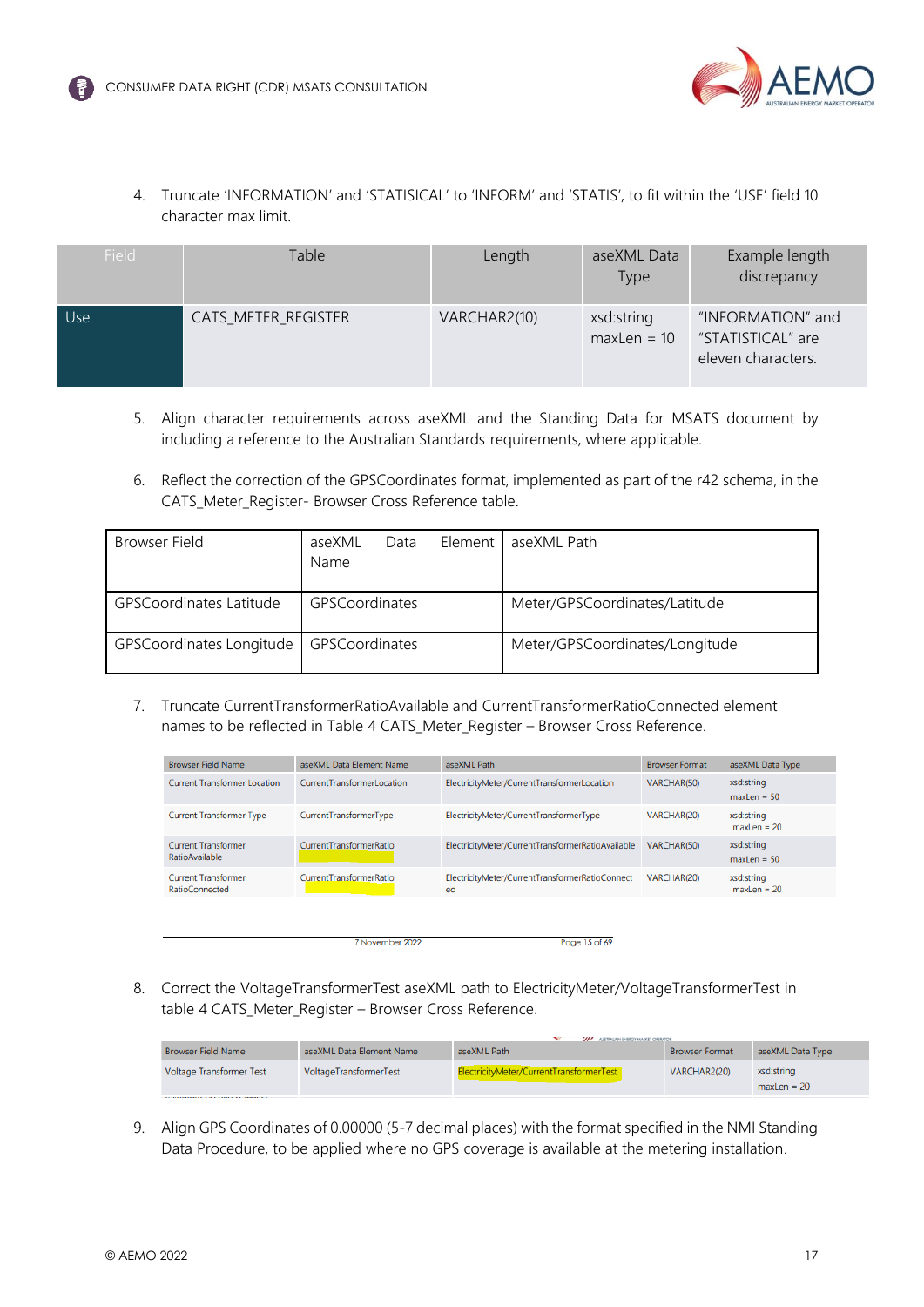



10. Add the inclusion of missing Transformer Valid Values to the Standing Data for MSATS document and format all values from smallest to largest.

| Transformer Field    | <b>Valid Values</b> |
|----------------------|---------------------|
| CT Ratio (Available) | 20/50/75:5          |
|                      | 50/100/200:5        |
|                      | 50/200:5            |
|                      | 100/300:5           |
|                      | 150/200:5           |
|                      | 200/300:5           |
|                      | 200/400/600:5       |
|                      | 800/1200/2000:5     |
|                      | 800/1250:5          |
|                      | 3000:5              |
|                      | 30:1                |
|                      | 100/200/400:1       |
|                      | 100/400/600:1       |
|                      | 120:1               |
|                      | 150/300:1           |
|                      | 200/400:1           |
|                      | 300/500/2000:1      |
|                      | 300/600:1           |
|                      | 400:1               |
|                      | 600/1200:1          |
|                      | 800/1250:1          |
| CT Ratio (Connected) | 3000:5              |
|                      |                     |

CT Accuracy Class  $\underline{A}$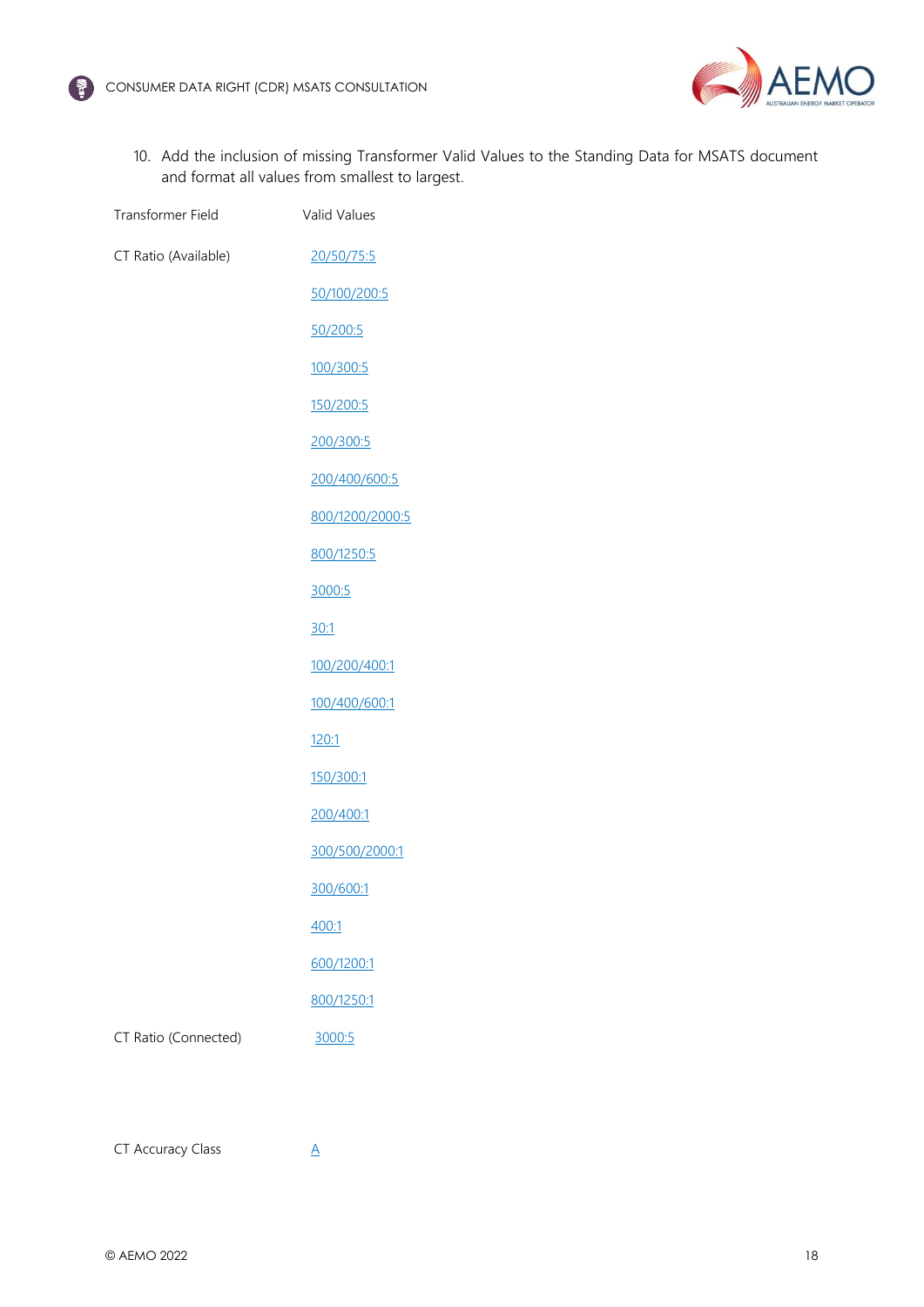

| VT Type           | <b>UNKNOWN</b> |
|-------------------|----------------|
| VT Accuracy Class | 0.2            |
|                   | 0.5            |
|                   | 0.5S           |

| Document                                                  | Section                                                               | Description                                                                                                                                                            |
|-----------------------------------------------------------|-----------------------------------------------------------------------|------------------------------------------------------------------------------------------------------------------------------------------------------------------------|
| Standing<br>Data for<br><b>MSATS</b><br>document<br>v5.31 | Table 3<br>CATS_METER_REGISTER<br>- Field Definitions                 | For the Data Element Name "CurrentTransformerTest"<br>enumerations have been changed from mixed case to upper<br>case                                                  |
| Standing<br>Data for<br><b>MSATS</b><br>document<br>v5.31 | Table 27 Valid<br><b>Transformer Fields</b><br>Values                 | For VT Type - Valid Values the description in brackets have<br>been removed                                                                                            |
| Standing<br>Data for<br><b>MSATS</b><br>document<br>v5.31 | Table 27 Valid<br><b>Transformer Fields</b><br>Values                 | Addition of missing Transformer Valid Values and<br>reconfigured values from smallest to largest                                                                       |
| Standing<br>Data for<br><b>MSATS</b><br>document<br>v5.31 | Table 27 Valid<br><b>Transformer Fields</b><br>Values                 | Where ratio enumerations exist, the spaces between ratios<br>have been removed to align with aseXML                                                                    |
| Standing<br>Data for<br><b>MSATS</b><br>document<br>v5.31 | Table 28 Valid Meter<br>Use Codes                                     | The enumerations for the 'Use' field values of<br>'INFORMATION' and 'STATISICAL' are to be truncated to<br>'STATIS' and 'INFORM' to fit within the 10 character limit. |
| Standing<br>Data for<br><b>MSATS</b><br>document<br>v5.31 | Table 12<br>CATS_NMI_DATA -<br><b>Fields Definitions</b>              | For the Data Element "Building Or Property Name" reference<br>to AS4590 has been included.                                                                             |
| Standing<br>Data for<br><b>MSATS</b>                      | Table 4<br>CATS_Meter_Register -<br><b>Browser Cross</b><br>Reference | Alignment of the GPS Coordinates Latitude and GPS<br>Coordinates Longitude to align with format implemented in<br>r42 Schema.                                          |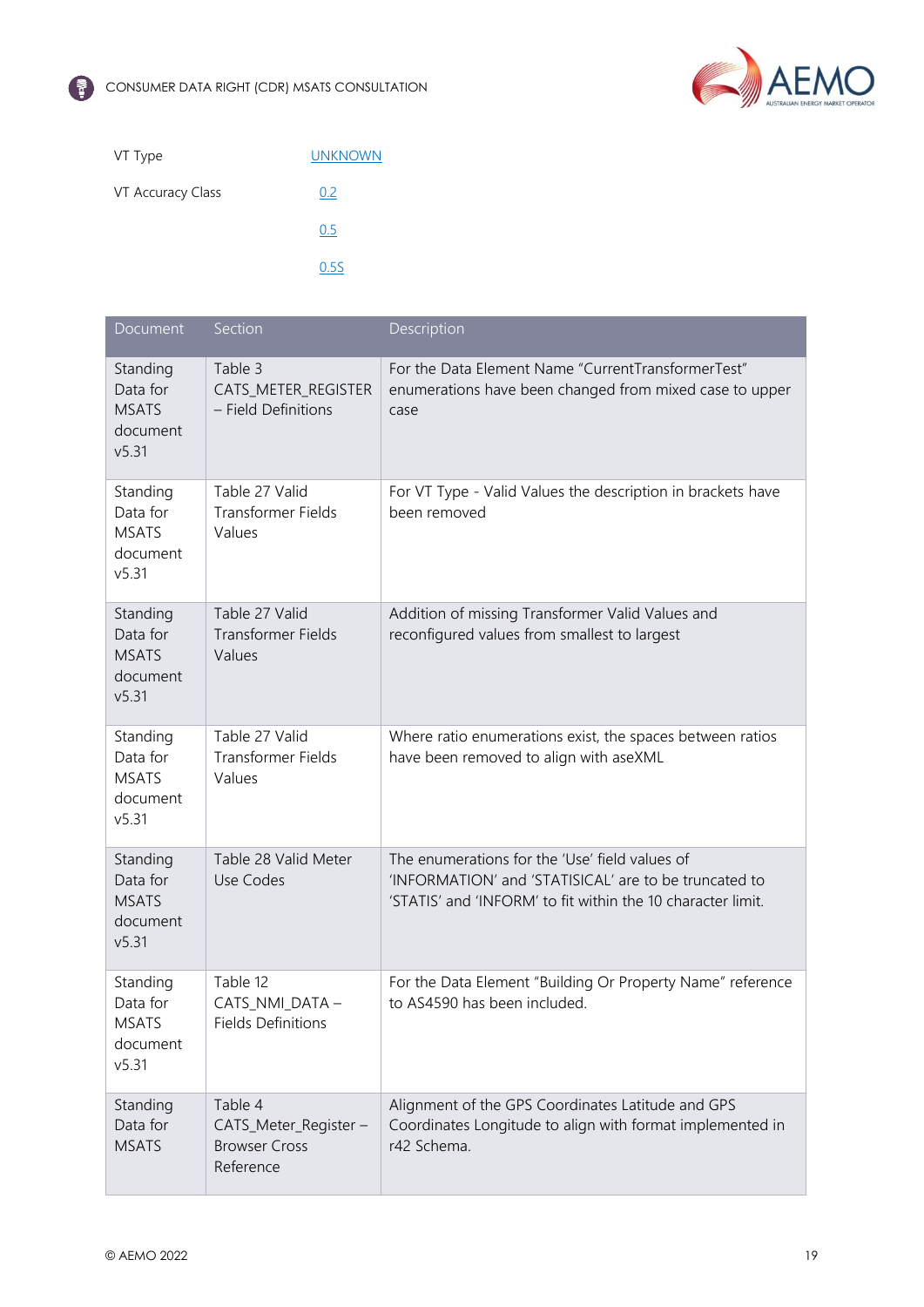

| document<br>v5.31                                         |                                                                       |                                                                                                                                                                                                        |
|-----------------------------------------------------------|-----------------------------------------------------------------------|--------------------------------------------------------------------------------------------------------------------------------------------------------------------------------------------------------|
| Standing<br>Data for<br><b>MSATS</b><br>document<br>v5.31 | Table 4<br>CATS_Meter_Register -<br><b>Browser Cross</b><br>Reference | CurrentTransformerRatioAvailable and<br>CurrentTransformerRatioConnected have their element<br>names truncated in the aseXML which requires to be<br>reflected in the Standing Data for MSATs document |
| Standing<br>Data for<br><b>MSATS</b><br>document<br>v5.31 | Table 4<br>CATS_Meter_Register -<br><b>Browser Cross</b><br>Reference | Correction of the VoltageTransformerTest aseXML path                                                                                                                                                   |
| Standing<br>Data for<br><b>MSATS</b><br>document<br>v5.31 | Table 3<br>CATS_METER_REGISTER<br>- Field Definitions                 | Addition of a specific value of 0.00000 (5-7 decimal places)<br>where no GPS coverage is available at a metering point.                                                                                |

#### **Minor changes to the MSATS Procedures – CATS**

- 11. Update the MSATS Procedures CATS to ensure that 'Meter Manufacturer' and 'Meter Model' are only required when the status code is 'C' (Current) for CR3050 and CR3051 transactions (CiP\_061).
- 12. Update the MSATS Procedures CATS to remove the CR6500/1 Change ROLR Completed Notification from the Change ROLR section to align with the MSATS Procedures - WIGS.
- 13. Update the MSATS Procedures CATS for CRs 5001 & 5021 to include the NMI Classification of NCONUML as a classification code that have objections raised on it.

| Document                                       | <b>Section</b>                       | Description                                                                                           |
|------------------------------------------------|--------------------------------------|-------------------------------------------------------------------------------------------------------|
| <b>MSATs</b><br>Procedures<br>– CATS<br>v5.31  | Clause 10.3.4 (d)                    | Change wording to state that manufacturer and model is not<br>required where meters are being removed |
| <b>MSATs</b><br>Procedures<br>$-CATS$<br>v5.31 | 13.5.7 Table 13-M                    | Remove CR6500/1 Change ROLR completed notification                                                    |
| <b>MSATs</b><br>Procedures<br>$-CATS$<br>v5.31 | 12.2.9 Objection Rules<br>Table 12-D | Include NMI classification code NCONUML                                                               |

Minor changes to the MSATS Procedures – WIGS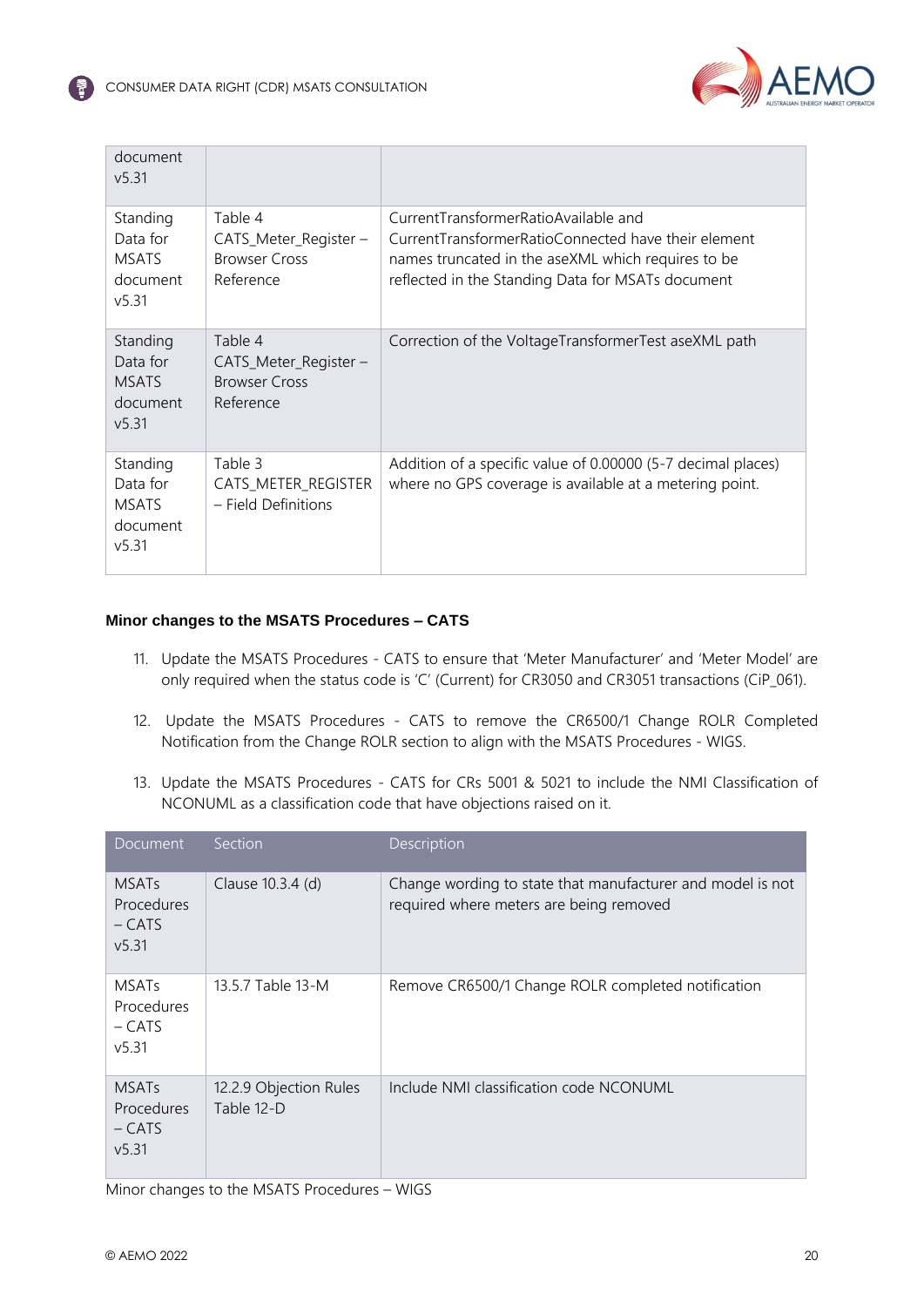

- 14. Update the MSATS Procedures WIGS for CR5021 to allow the ENLR (LR) to object.
- 15. Update the MSATS Procedures WIGS to include BULK and XBOUNDARY to CR1500 to allow the MDP to send it to complete the CR.

| Document                                         | <b>Section</b>                                                                 | Description                                                           |
|--------------------------------------------------|--------------------------------------------------------------------------------|-----------------------------------------------------------------------|
| <b>MSATs</b><br>Procedure -<br><b>WIGS v5.31</b> | Table 7-B-Objection<br>Rules CR $5021 -$<br>Backdate NMI Start<br>Date - Child | Allow the ENLR (LR) to object to CR5021                               |
| <b>MSATs</b><br>Procedure -<br><b>WIGS v5.31</b> | Clause 3.1.2 Conditions<br>Precedent                                           | Addition of BULK and XBOUNDARY to CR1500 to allow MDPs<br>to complete |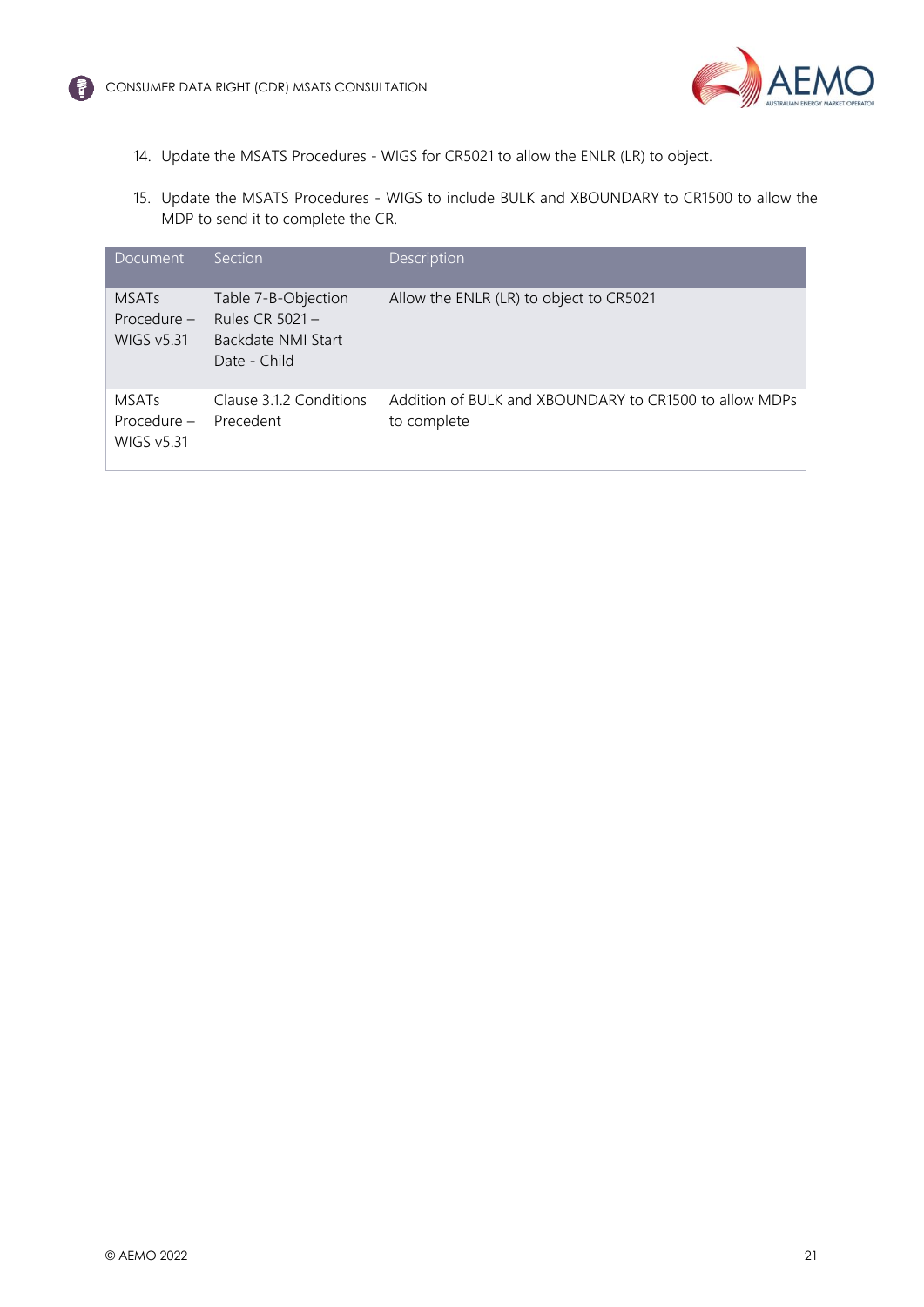



## <span id="page-22-0"></span>5. SUMMARY OF MATTERS FOR CONSULTATION

In summary, AEMO seeks comment and feedback on the following matters:

- CDR
	- o The addition of a "Last Consumer Change Date" field into MSATS.
	- o Changes to CR5054 and CR5055 Change NMI Details transactions to allow the current FRMP to explicitly maintain the "Last Consumer Change Date" field.
- Other matters
	- o Various minor changes to the:
		- **■** Standing Data for MSATS document.
		- MSATS Procedures CATS.
		- **■** MSATS Procedures WIGS.

Submissions on these and any other matter relating to the proposal discussed in this Issues Paper must be made in accordance with the Notice of First Stage of Consultation published with this Issues Paper by 5.00 pm (Melbourne time) on Thursday 2 June 2022.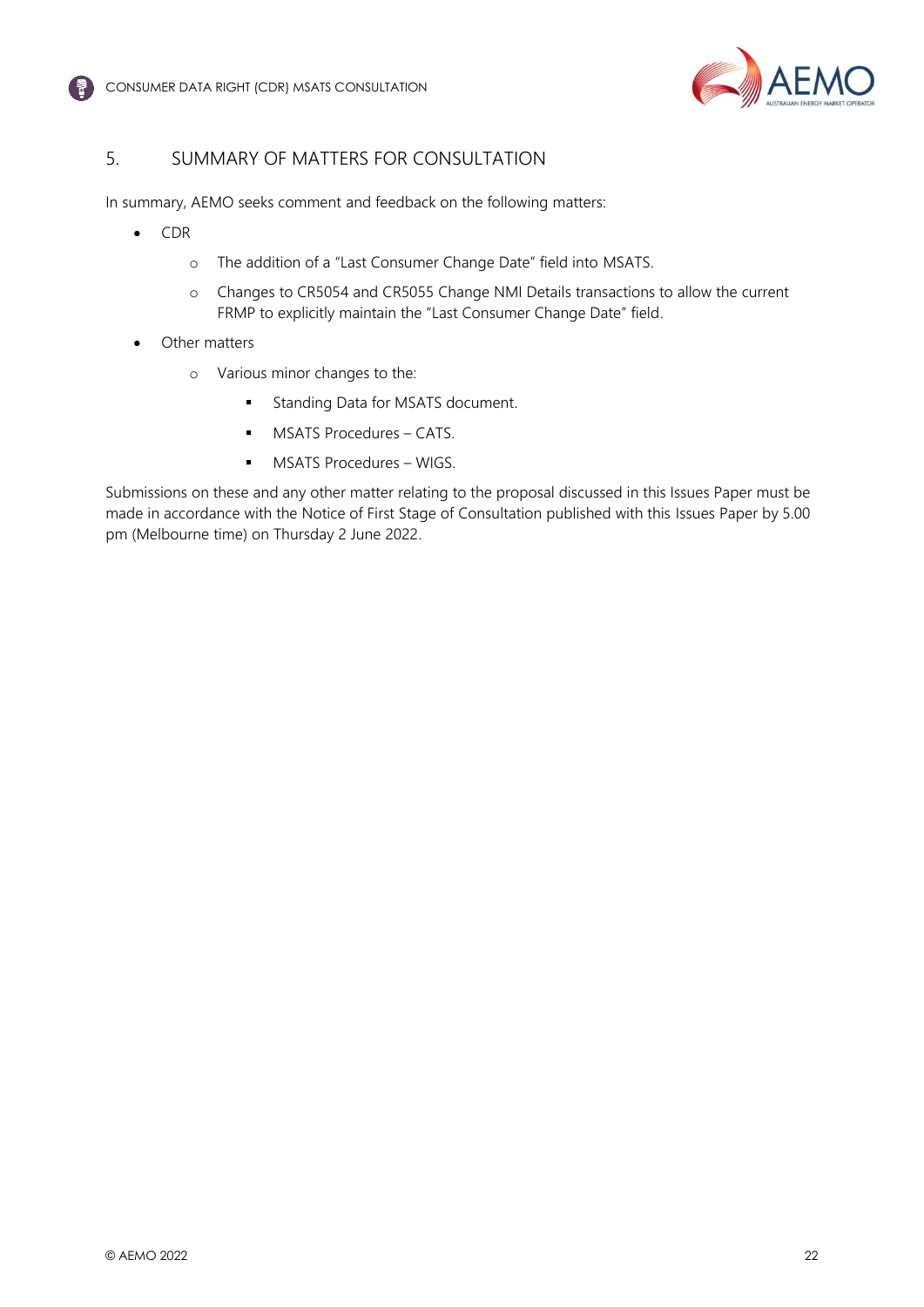

## <span id="page-23-0"></span>APPENDIX A. GLOSSARY

| Term or acronym                                  | Meaning                                                                                                                                                                                                                                          |  |
|--------------------------------------------------|--------------------------------------------------------------------------------------------------------------------------------------------------------------------------------------------------------------------------------------------------|--|
| <b>Accredited Data</b><br>Person/Recipient (ADR) | ADR are the 'receivers' in the Consumer Data Right system. These are the providers who<br>receive a consumer's data after the consumer has given their consent. The providers<br>then use it for the purpose the consumer has requested          |  |
| CATS                                             | Consumer Administration and Transfer Solution, a part of MSATS.                                                                                                                                                                                  |  |
| <b>CDR Consumer</b>                              | A person or individual who holds relevant authority to share consumer data                                                                                                                                                                       |  |
| Consumer<br>Authentication                       | Identification of the individual as the rightful CDR consumer - i.e. CDR data owner                                                                                                                                                              |  |
| Consumer<br>Authorisation                        | Permission granted by consumers to Data holders to the disclosure of their CDR data to<br>an accredited person                                                                                                                                   |  |
| Consumer consent                                 | Permission given from the CDR consumer to the ADR to submit a request on their behalf<br>to retrieve that consumer's data                                                                                                                        |  |
| Consumer Dashboards                              | An online service that can be used by CDR consumers to manage their<br>consent/authorisations. As per current legislation, each ADR and DH (excluding<br>secondary) are required to provide dashboards                                           |  |
| <b>CR</b>                                        | Change Request                                                                                                                                                                                                                                   |  |
| Data Holder (DH)                                 | DH are the 'givers' in the Consumer Data Right system. They are the providers who<br>currently hold the consumer data.                                                                                                                           |  |
| <b>DNSP</b>                                      | Distribution Network Service Provider                                                                                                                                                                                                            |  |
| <b>ERCF</b>                                      | Electricity Retail Consultative Forum                                                                                                                                                                                                            |  |
| ICF                                              | Issue / Change Form                                                                                                                                                                                                                              |  |
| LNSP                                             | Local Network Service Provider                                                                                                                                                                                                                   |  |
| <b>LR</b>                                        | Local Retailer                                                                                                                                                                                                                                   |  |
| MC                                               | Metering Coordinator                                                                                                                                                                                                                             |  |
| <b>MDP</b>                                       | Metering Data Provider                                                                                                                                                                                                                           |  |
| <b>MP</b>                                        | Metering Provider                                                                                                                                                                                                                                |  |
| <b>MPB</b>                                       | Metering Provider Category B                                                                                                                                                                                                                     |  |
| <b>MSATS</b>                                     | Market Settlements and Transfer Solution                                                                                                                                                                                                         |  |
| <b>NEM</b>                                       | National Electricity Market                                                                                                                                                                                                                      |  |
| <b>NER</b>                                       | The National Electricity Rules made under Part 7 of the National Electricity Law                                                                                                                                                                 |  |
| <b>NERL</b>                                      | National Energy Retail Law                                                                                                                                                                                                                       |  |
| <b>NMI</b>                                       | National Metering Identifier                                                                                                                                                                                                                     |  |
| Secondary Data Holder<br>(SDH)                   | Data holders (energy retailers specifically) may request data from secondary data holders<br>(SDH) in order to fulfill a data request from an ADR. AEMO is considered a secondary<br>data holder. ADRs cannot directly request data from an SDH. |  |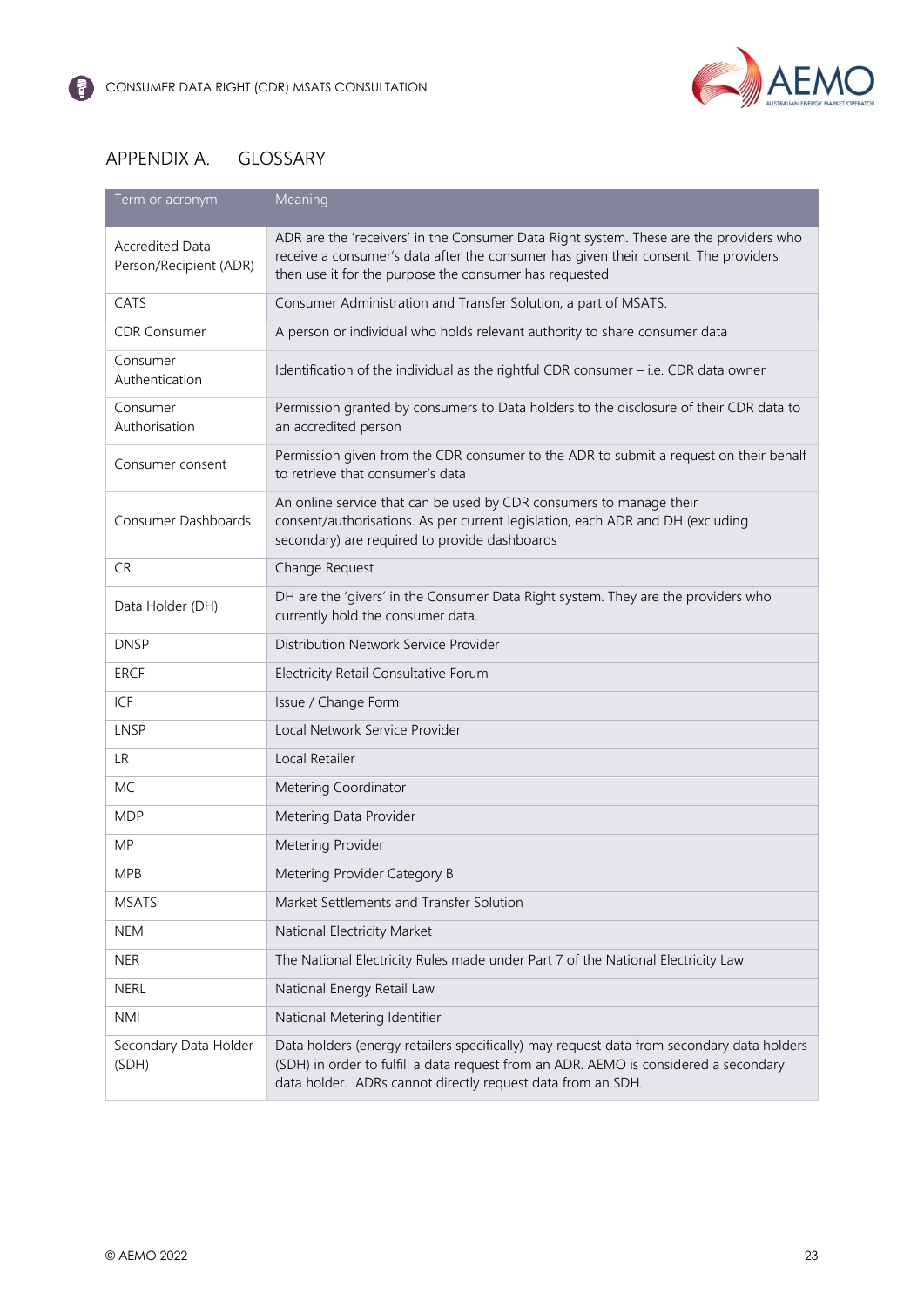

# <span id="page-24-0"></span>APPENDIX B. STRUCTURE OF AEMO'S RETAIL ELECTRICITY MARKET PROCEDURES

The Procedures comprise several procedures that govern the operation of the retail market.





AEMO has published several supporting documents which explain or provide additional information to enable Participants to fulfil their obligations and procedures under the NER.